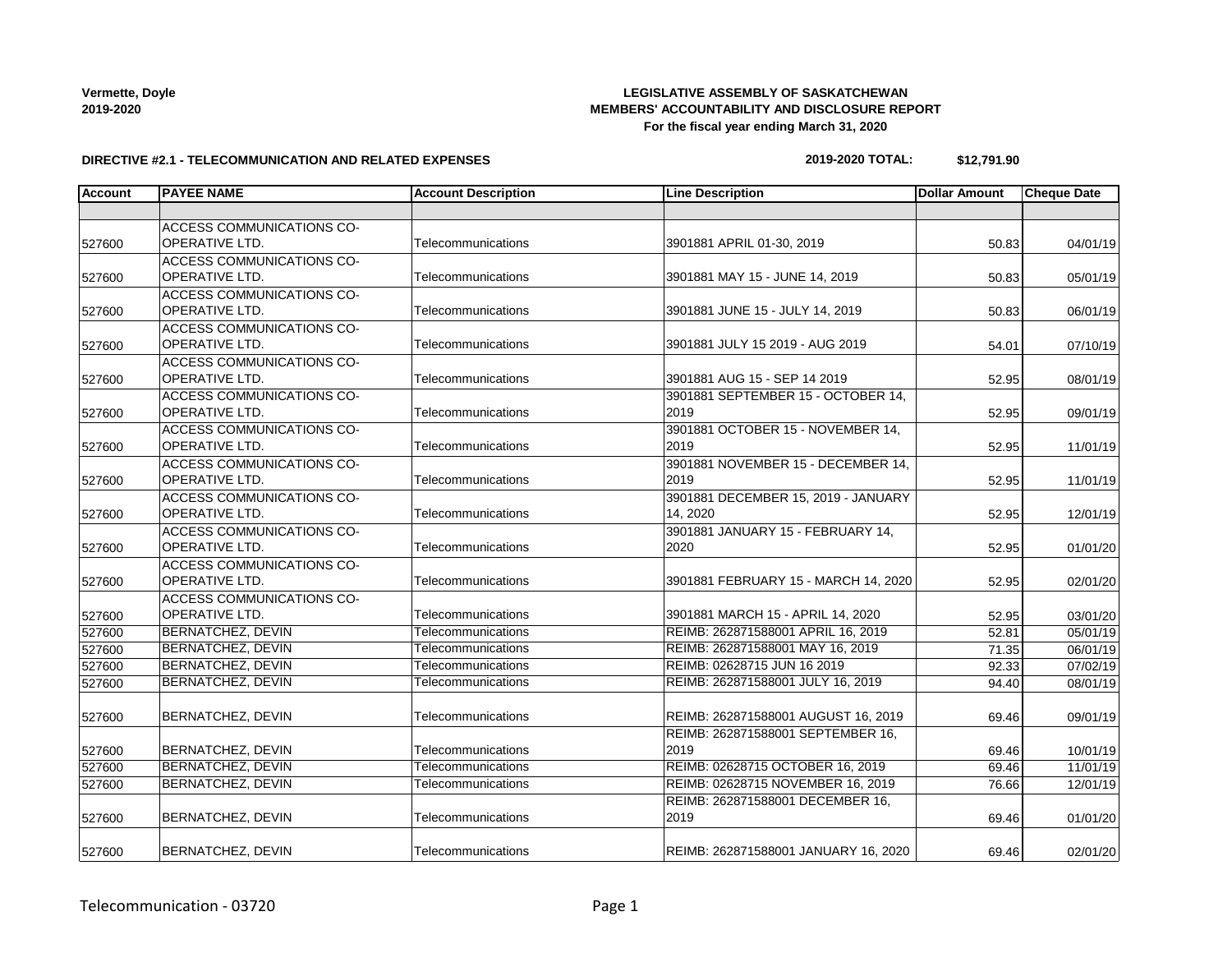| <b>Account</b> | <b>PAYEE NAME</b>        | <b>Account Description</b> | <b>Line Description</b>              | <b>Dollar Amount</b> | <b>Cheque Date</b> |
|----------------|--------------------------|----------------------------|--------------------------------------|----------------------|--------------------|
|                |                          |                            | REIMB: 262871588001 FEBRUARY 16,     |                      |                    |
| 527600         | BERNATCHEZ, DEVIN        | Telecommunications         | 2020                                 | 67.50                | 03/01/20           |
| 527600         | POWERLAND COMPUTERS LTD. | Telecommunications         | APRIL 2019 INTERNET                  | 53.00                | 04/05/19           |
| 527600         | POWERLAND COMPUTERS LTD. | Telecommunications         | <b>INTERNET JULY 2019</b>            | 3.39                 | 08/01/19           |
| 527600         | POWERLAND COMPUTERS LTD. | Telecommunications         | INTERNET JULY 1 - 31 2019            | 53.00                | 08/01/19           |
| 527600         | POWERLAND COMPUTERS LTD. | Telecommunications         | AUGUST 2019 INTERNET                 | 53.00                | 09/01/19           |
| 527600         | POWERLAND COMPUTERS LTD. | Telecommunications         | JUNE 2019 INTERNET                   | 53.00                | 09/01/19           |
| 527600         | POWERLAND COMPUTERS LTD. | Telecommunications         | MAY 2019 INTERNET                    | 53.00                | 09/01/19           |
| 527600         | POWERLAND COMPUTERS LTD. | Telecommunications         | SEPTEMBER 2019 INTERNET              | 53.00                | 09/03/19           |
| 527600         | POWERLAND COMPUTERS LTD. | Telecommunications         | OCTOBER 2019 INTERNET                | 53.00                | 10/04/19           |
| 527600         | POWERLAND COMPUTERS LTD. | Telecommunications         | NOVEMBER 2019 INTERNET               | 53.00                | 11/05/19           |
| 527600         | POWERLAND COMPUTERS LTD. | Telecommunications         | DEC 2019 INTERNET                    | 53.00                | 12/04/19           |
| 527600         | POWERLAND COMPUTERS LTD. | Telecommunications         | JANUARY 2020 INTERNET                | 53.00                | 01/02/20           |
| 527600         | POWERLAND COMPUTERS LTD. | Telecommunications         | FEBRUARY 2020 INTERNET               | 53.00                | 03/01/20           |
| 527600         | <b>SASKTEL</b>           | Telecommunications         | 221324688002 APRIL 8, 2019           | 57.92                | 04/08/19           |
| 527600         | <b>SASKTEL</b>           | Telecommunications         | 895858899003 APRIL 28, 2019          | 415.60               | 05/01/19           |
| 527600         | <b>SASKTEL</b>           | Telecommunications         | 221324688002 MAY 8 2019              | 51.41                | 05/08/19           |
| 527600         | <b>SASKTEL</b>           | Telecommunications         | 895858899003 MAY 28, 2019            | 417.87               | 06/01/19           |
| 527600         | <b>SASKTEL</b>           | Telecommunications         | 221324688002 JUNE 8, 2019            | 48.91                | 06/08/19           |
| 527600         | <b>SASKTEL</b>           | Telecommunications         | 221324688002 JULY 2019               | 53.91                | 08/01/19           |
| 527600         | <b>SASKTEL</b>           | Telecommunications         | 8958899003 JUNE 2019                 | 428.68               | 08/01/19           |
| 527600         | <b>SASKTEL</b>           | Telecommunications         | 895858899003 JULY 28, 2019           | 428.97               | 09/01/19           |
| 527600         | <b>SASKTEL</b>           | Telecommunications         | 895858899003 AUGUST 28, 2019         | 447.46               | 09/01/19           |
| 527600         | <b>SASKTEL</b>           | Telecommunications         | 221324688002 SEPTEMBER 8, 2019       | 53.03                | 09/08/19           |
| 527600         | <b>SASKTEL</b>           | Telecommunications         | 221324688002 AUGUST 8, 2019          | 56.41                | 09/13/19           |
| 527600         | <b>SASKTEL</b>           | Telecommunications         | 895858899003 SEPTEMBER 28, 2019      | 450.09               | 10/01/19           |
| 527600         | <b>SASKTEL</b>           | Telecommunications         | 221324688002 PCTPBER 9,. 2019        | 58.10                | 11/01/19           |
| 527600         | <b>SASKTEL</b>           | Telecommunications         | 895858899003 OCTOBER 28, 2019        | 447.05               | 11/01/19           |
| 527600         | <b>SASKTEL</b>           | Telecommunications         | 221324688002 NOVEMBER 8, 2019        | 58.91                | 12/01/19           |
| 527600         | <b>SASKTEL</b>           | Telecommunications         | 895858899003 NOVEMBER 28, 2019       | 449.78               | 12/01/19           |
| 527600         | <b>SASKTEL</b>           | Telecommunications         | 895858899003 DECEMBER 28, 2019       | 435.55               | 01/01/20           |
| 527600         | <b>SASKTEL</b>           | Telecommunications         | 221324688002 DECEMBER 8, 2019        | 53.15                | 01/01/20           |
| 527600         | <b>SASKTEL</b>           | Telecommunications         | 221324688002 JAN 8, 2020             | 55.68                | 02/01/20           |
| 527600         | <b>SASKTEL</b>           | Telecommunications         | 895858899003 FEBRUARY 28, 2020       | 449.06               | 03/01/20           |
| 527600         | <b>SASKTEL</b>           | Telecommunications         | 221324688002 FEBRUARY 8, 2020        | 53.00                | 03/01/20           |
| 527600         | <b>SASKTEL</b>           | Telecommunications         | 895858899003 JANUARY 28, 2020        | 453.32               | 03/01/20           |
| 527600         | <b>SASKTEL</b>           | Telecommunications         | 221324688002 MARCH 8, 2020           | 51.41                | 03/08/20           |
|                |                          |                            | RTV-DOYLE VERMETTE-PERSONAL          |                      |                    |
| 527600         | <b>SASKTEL</b>           | Telecommunications         | <b>CELL</b>                          | $-197.40$            | 03/16/20           |
| 527600         | VERMETTE, DOYLE A.       | Telecommunications         | REIMB: 952737599002 APRIL 19, 2019   | 82.73                | 05/01/19           |
| 527600         | VERMETTE, DOYLE A.       | Telecommunications         | REIMB: 952737599002 JULY 2019        | 222.37               | 08/01/19           |
|                |                          |                            | REIMB: 954927999005 SEPTEMBER 22,    |                      |                    |
| 527600         | VERMETTE, DOYLE A.       | Telecommunications         | 2019                                 | 135.25               | 10/01/19           |
|                |                          |                            |                                      |                      |                    |
| 527600         | VERMETTE, DOYLE A.       | Telecommunications         | REIMB: 954927999005 OCTOBER 22, 2019 | 81.71                | 11/01/19           |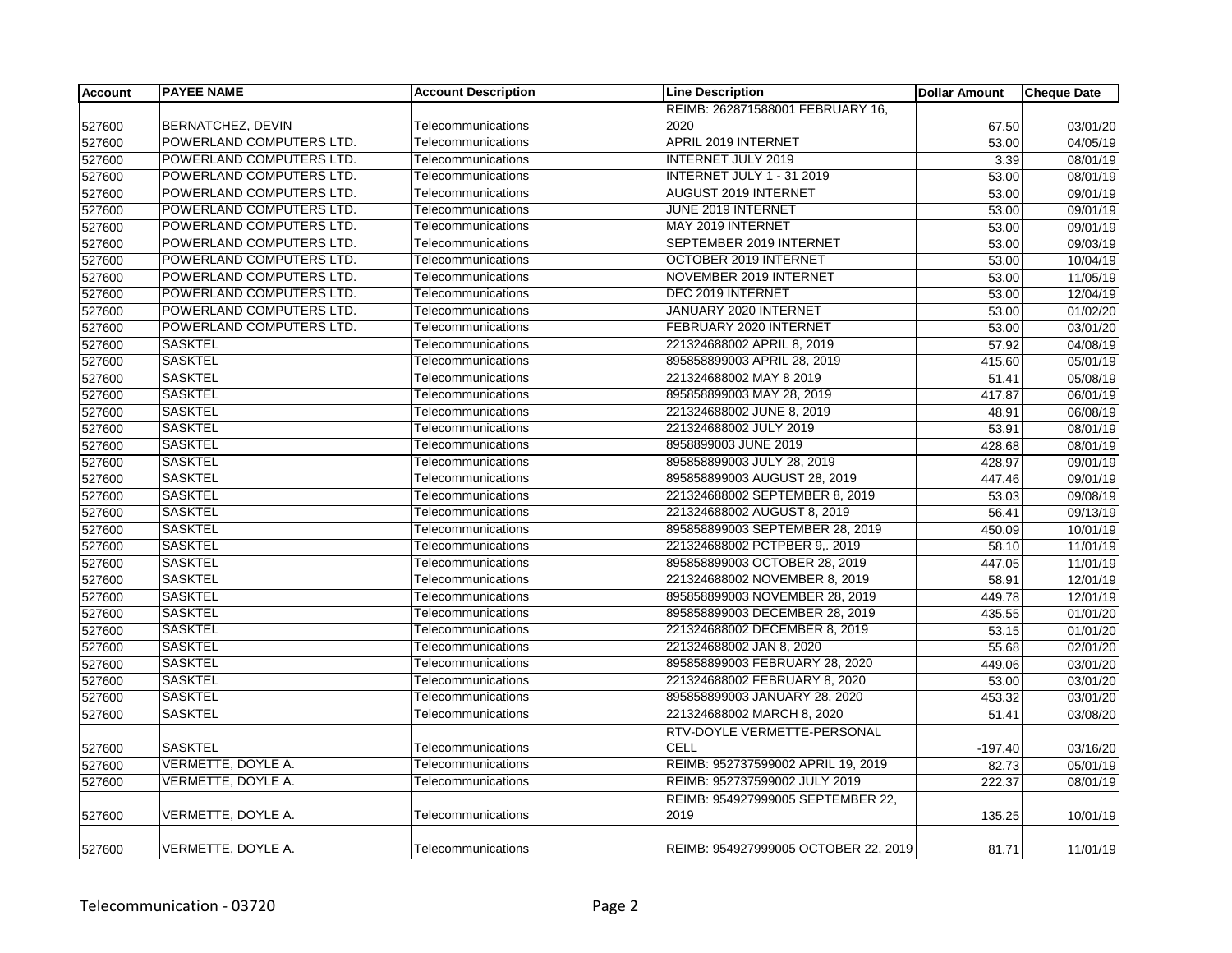| <b>Account</b> | <b>IPAYEE NAME</b>  | <b>IAccount Description</b> | <b>ILine Description</b>         | <b>IDollar Amount</b> | <b>Cheque Date</b> |
|----------------|---------------------|-----------------------------|----------------------------------|-----------------------|--------------------|
|                |                     |                             | REIMB: 954927999005 NOVEMBER 22, |                       |                    |
| 527600         | VERMETTE, DOYLE A.  | Telecommunications          | 2019                             | 77.65                 | 12/01/19           |
|                |                     |                             | REIMB: 954927999005 DECEMBER 22, |                       |                    |
| 527600         | VERMETTE, DOYLE A.  | Telecommunications          | 2019                             | 77.65                 | 02/01/20           |
|                |                     |                             | REIMB: 954927999005              |                       |                    |
| 527600         | IVERMETTE. DOYLE A. | Telecommunications          | JANUARY/FEBRUARY 2020            | 160.03                | 03/01/20           |
| 530600         | <b>ISASKTEL</b>     | Placement - Tender Ads      | 895858899003 NOVEMBER 28, 2019   | 4,657.80              | 12/01/19           |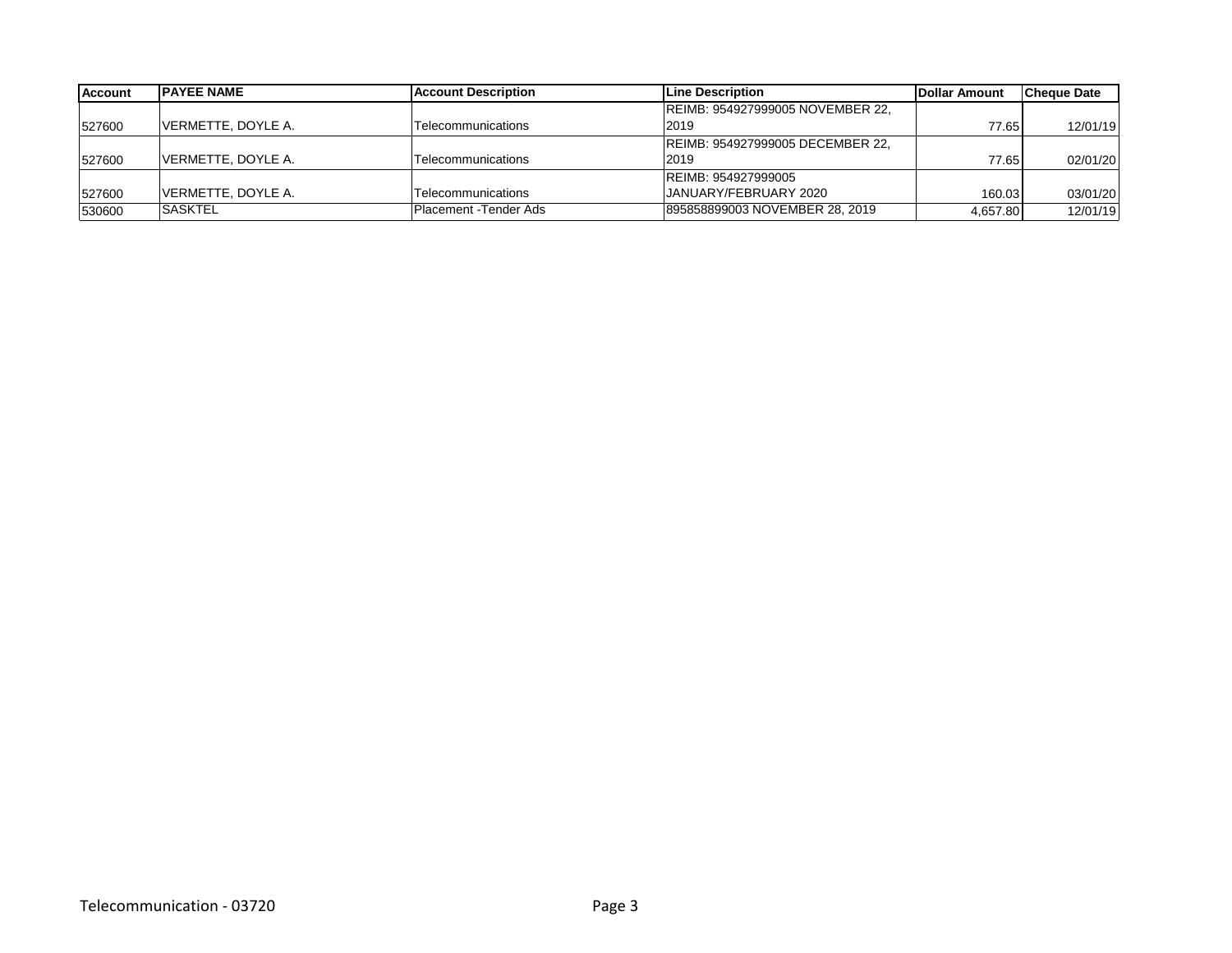# **LEGISLATIVE ASSEMBLY OF SASKATCHEWAN MEMBERS' ACCOUNTABILITY AND DISCLOSURE REPORT For the fiscal year ending March 31, 2020**

#### **DIRECTIVE #3.1 - MLA TRAVEL AND LIVING EXPENSES**

#### **2019-2020 TOTAL: \$59,346.64**

| Account | <b>PAYEE NAME</b>               | <b>Account Description</b>  | <b>Line Description</b>              | <b>Dollar Amount</b> | <b>Cheque Date</b> |
|---------|---------------------------------|-----------------------------|--------------------------------------|----------------------|--------------------|
|         |                                 |                             |                                      |                      |                    |
|         | MINISTER OF FINANCE-MINISTRY OF |                             |                                      |                      |                    |
| 541900  | <b>CENTRAL SERVICES</b>         | Elected Rep - Travel        | <b>MAY 2019 CVA</b>                  | 271.06               | 06/14/19           |
|         | MINISTER OF FINANCE-MINISTRY OF |                             |                                      |                      |                    |
| 541900  | <b>CENTRAL SERVICES</b>         | Elected Rep - Travel        | <b>JUNE 2019 CVA</b>                 | 266.64               | 07/17/19           |
| 541900  | VERMETTE, DOYLE A.              | <b>Elected Rep - Travel</b> | MLA TRAVEL APRIL 1 - 7, 2019         | 1,033.00             | 04/01/19           |
| 541900  | VERMETTE, DOYLE A.              | <b>Elected Rep - Travel</b> | <b>MLA TRAVEL APRIL 8 - 14, 2019</b> | 1,101.82             | 04/15/19           |
| 541900  | VERMETTE, DOYLE A.              | <b>Elected Rep - Travel</b> | MLA TRAVEL APRIL 15 - 28, 2019       | 1,821.65             | 04/29/19           |
| 541900  | VERMETTE, DOYLE A.              | <b>Elected Rep - Travel</b> | MLA TRAVEL APRIL 29 - MAY 5, 2019    | 938.34               | 05/06/19           |
|         |                                 |                             | APRIL 2019 MLA REGINA                |                      |                    |
| 541900  | VERMETTE, DOYLE A.              | Elected Rep - Travel        | <b>ACCOMMODATIONS</b>                | 66.32                | 05/13/19           |
| 541900  | VERMETTE, DOYLE A.              | <b>Elected Rep - Travel</b> | MLA TRAVEL MAY 6 - 12, 2019          | 1,096.57             | 05/13/19           |
| 541900  | VERMETTE, DOYLE A.              | <b>Elected Rep - Travel</b> | MLA TRAVEL MAY 13 - 16 2019          | 665.75               | 05/17/19           |
| 541900  | VERMETTE, DOYLE A.              | <b>Elected Rep - Travel</b> | MLA TRAVEL MAY 17 - 22, 2019         | 1,108.81             | 05/28/19           |
| 541900  | VERMETTE, DOYLE A.              | <b>Elected Rep - Travel</b> | MLA TRAVEL MAY 23 - JUNE 15, 2019    | 2,041.34             | 06/21/19           |
| 541900  | VERMETTE, DOYLE A.              | <b>Elected Rep - Travel</b> | MLA TRAVEL JULY 3 - 4, 2019          | 667.65               | 07/08/19           |
| 541900  | VERMETTE, DOYLE A.              | <b>Elected Rep - Travel</b> | MLA TRAVEL JUNE 17 - 28, 2019        | 1,638.29             | 07/08/19           |
| 541900  | VERMETTE, DOYLE A.              | <b>Elected Rep - Travel</b> | MLA TRAVEL JULY 6 - 9, 2019          | 653.51               | 07/17/19           |
| 541900  | VERMETTE, DOYLE A.              | <b>Elected Rep - Travel</b> | MLA TRAVEL JULY 14 - 16, 2019        | 697.61               | 07/19/19           |
| 541900  | VERMETTE, DOYLE A.              | <b>Elected Rep - Travel</b> | MLA TRAVEL JUL 18-26 2019            | 1,429.21             | 08/01/19           |
| 541900  | VERMETTE, DOYLE A.              | <b>Elected Rep - Travel</b> | MLA TRAVEL JULY 28-AUG 1 2019        | 1,535.24             | 08/02/19           |
| 541900  | VERMETTE, DOYLE A.              | <b>Elected Rep - Travel</b> | MLA TRAVEL AUGUST 6 - 7, 2019        | 778.39               | 08/13/19           |
| 541900  | VERMETTE, DOYLE A.              | <b>Elected Rep - Travel</b> | MLA TRAVEL AUGUST 12 - 14, 2019      | 766.11               | 08/20/19           |
| 541900  | VERMETTE, DOYLE A.              | <b>Elected Rep - Travel</b> | MLA TRAVEL AUGUST 24 - 26, 2019      | 1,055.70             | 08/29/19           |
| 541900  | VERMETTE, DOYLE A.              | <b>Elected Rep - Travel</b> | MLA TRAVEL AUGUST 18 - 22, 2019      | 1,136.82             | 08/29/19           |
|         |                                 |                             | MAY/JUNE/JULY 2019 MLA REGINA        |                      |                    |
| 541900  | VERMETTE, DOYLE A.              | Elected Rep - Travel        | <b>ACCOMMODATIONS</b>                | 102.37               | 09/10/19           |
| 541900  | VERMETTE, DOYLE A.              | <b>Elected Rep - Travel</b> | MLA TRAVEL SEPTEMBER 3 - 5, 2019     | 1,060.74             | 09/11/19           |
| 541900  | VERMETTE, DOYLE A.              | <b>Elected Rep - Travel</b> | MLA TRAVEL AUGUST 27 - 31, 2019      | 358.39               | 09/11/19           |
|         |                                 |                             |                                      |                      |                    |
| 541900  | VERMETTE, DOYLE A.              | <b>Elected Rep - Travel</b> | MLA TRAVEL SEPTEMBER 11 - 13, 2019   | 864.58               | 09/24/19           |
| 541900  | VERMETTE, DOYLE A.              | <b>Elected Rep - Travel</b> | MLA TRAVEL OCT 7-9 2019              | 1,012.98             | 10/01/19           |
|         |                                 |                             | MLA TRAVEL SEPTEMBER 21 -            |                      |                    |
| 541900  | VERMETTE, DOYLE A.              | <b>Elected Rep - Travel</b> | <b>OCTOBER 3, 2019</b>               | 826.47               | 10/08/19           |
|         |                                 |                             | AUGUST/SEPTEMBER 2019 MLA REGINA     |                      |                    |
| 541900  | VERMETTE, DOYLE A.              | Elected Rep - Travel        | <b>ACCOMMODATION</b>                 | 72.69                | 10/22/19           |
| 541900  | VERMETTE, DOYLE A.              | <b>Elected Rep - Travel</b> | MLA TRAVEL OCTOBER 21, 2019          | 404.18               | 10/22/19           |
| 541900  | VERMETTE, DOYLE A.              | <b>Elected Rep - Travel</b> | MLA TRAVEL OCTOBER 15 - 17, 2019     | 950.99               | 10/22/19           |
| 541900  | VERMETTE, DOYLE A.              | <b>Elected Rep - Travel</b> | MLA TRAVEL OCTOBER 23 - 27, 2019     | 1,262.23             | 10/28/19           |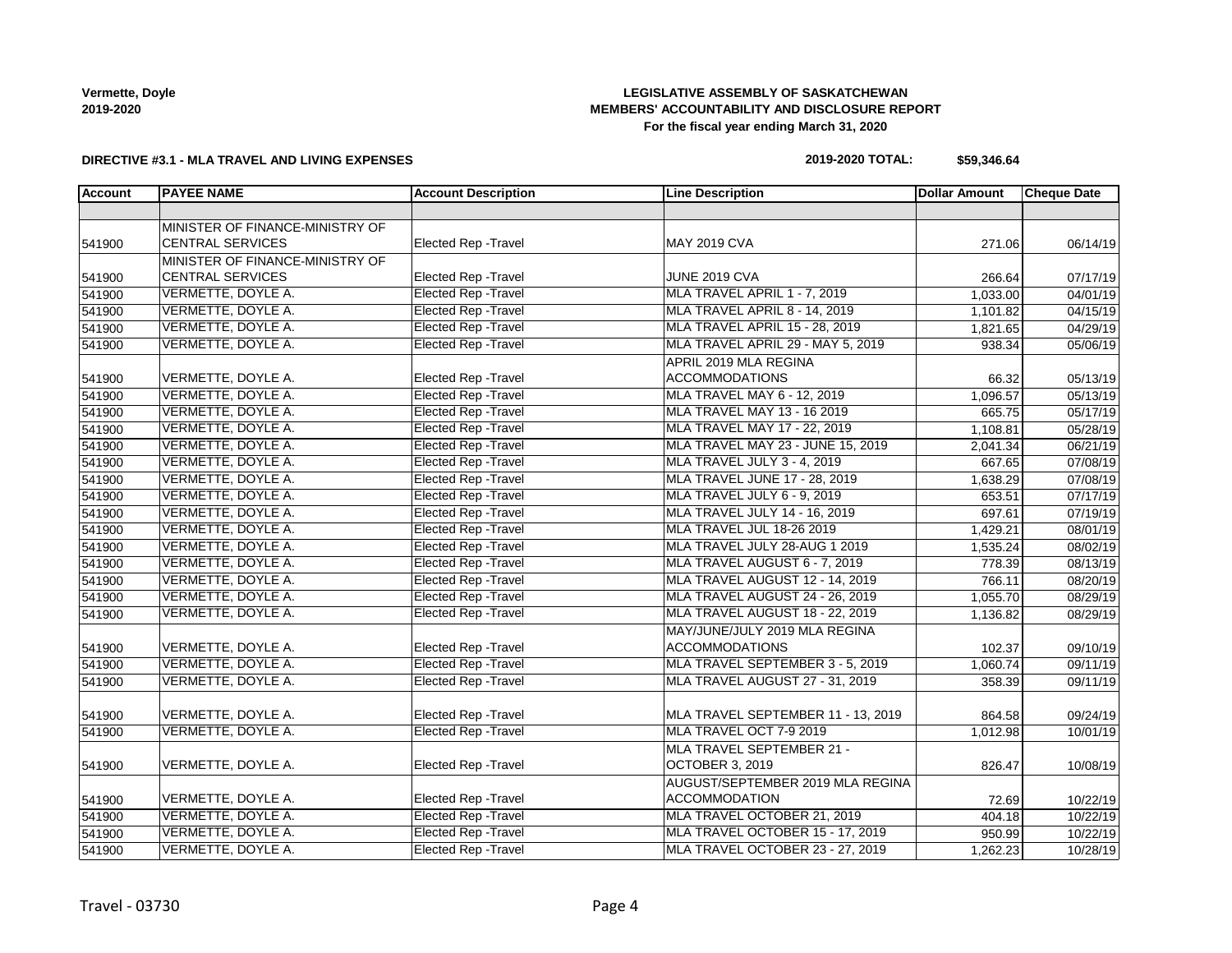| <b>Account</b> | <b>PAYEE NAME</b>  | <b>Account Description</b>  | <b>Line Description</b>           | <b>Dollar Amount</b> | <b>Cheque Date</b> |
|----------------|--------------------|-----------------------------|-----------------------------------|----------------------|--------------------|
|                |                    |                             | MLA TRAVEL OCTOBER 28 - NOVEMBER  |                      |                    |
| 541900         | VERMETTE, DOYLE A. | <b>Elected Rep - Travel</b> | 4, 2019                           | 1,589.22             | 11/05/19           |
| 541900         | VERMETTE, DOYLE A. | <b>Elected Rep - Travel</b> | MLA TRAVEL NOVEMBER 5 - 12, 2019  | 1,058.18             | 11/13/19           |
|                |                    |                             | OCTOBER 2019 MLA REGINA           |                      |                    |
| 541900         | VERMETTE, DOYLE A. | <b>Elected Rep - Travel</b> | <b>ACCOMMODATIONS</b>             | 34.91                | 11/14/19           |
|                |                    |                             |                                   |                      |                    |
| 541900         | VERMETTE, DOYLE A. | Elected Rep - Travel        | MLA TRAVEL NOVEMBER 13 - 17, 2019 | 1,130.66             | 11/18/19           |
|                |                    |                             |                                   |                      |                    |
| 541900         | VERMETTE, DOYLE A. | <b>Elected Rep - Travel</b> | MLA TRAVEL NOVEMBER 18 - 24, 2019 | 1,099.13             | 11/25/19           |
| 541900         | VERMETTE, DOYLE A. | <b>Elected Rep - Travel</b> | MLA TRAVEL NOV 25- DEC 1, 2019    | 1,099.13             | 12/02/19           |
| 541900         | VERMETTE, DOYLE A. | <b>Elected Rep - Travel</b> | MLA TRAVEL DECEMBER 2 - 10, 2019  | 1,501.56             | 12/11/19           |
| 541900         | VERMETTE, DOYLE A. | <b>Elected Rep - Travel</b> | MLA TRAVEL DECEMBER 11 - 16, 2019 | 760.08               | 12/19/19           |
| 541900         | VERMETTE, DOYLE A. | Elected Rep - Travel        | MLA TRAVEL DECEMBER 20-23, 2019   | 670.22               | 01/01/20           |
| 541900         | VERMETTE, DOYLE A. | <b>Elected Rep - Travel</b> | MLA TRAVEL JAN 2-8, 2020          | 1,117.93             | 01/13/20           |
| 541900         | VERMETTE, DOYLE A. | <b>Elected Rep - Travel</b> | MLA TRAVEL JAN 21-24, 2020        | 1,186.19             | 02/01/20           |
| 541900         | VERMETTE, DOYLE A. | <b>Elected Rep - Travel</b> | MLA TRAVEL JAN 13-20, 2020        | 1,176.41             | 02/01/20           |
| 541900         | VERMETTE, DOYLE A. | <b>Elected Rep - Travel</b> | MLA TRAVEL JAN 28-30, 2020        | 903.15               | 02/01/20           |
|                |                    |                             | DECEMBER 2019 MLA REGINA          |                      |                    |
| 541900         | VERMETTE, DOYLE A. | Elected Rep - Travel        | <b>ACCOMMODATIONS</b>             | 67.48                | 02/06/20           |
| 541900         | VERMETTE, DOYLE A. | <b>Elected Rep - Travel</b> | MLA TRAVEL FEBRUARY 6 - 11, 2020  | 1,641.58             | 02/13/20           |
| 541900         | VERMETTE, DOYLE A. | <b>Elected Rep - Travel</b> | MLA TRAVEL FEB 13-22, 2020        | 1,884.08             | 02/27/20           |
| 541900         | VERMETTE, DOYLE A. | Elected Rep - Travel        | MLA TRAVEL MARCH 1, 2020          | 345.10               | 03/01/20           |
| 541900         | VERMETTE, DOYLE A. | <b>Elected Rep - Travel</b> | MLA TRAVEL MARCH 2 - 9, 2020      | 1,566.77             | 03/10/20           |
| 541900         | VERMETTE, DOYLE A. | <b>Elected Rep - Travel</b> | MLA TRAVEL MAR 10-15, 2020        | 994.65               | 03/16/20           |
| 541900         | VERMETTE, DOYLE A. | <b>Elected Rep - Travel</b> | MLA TRAVEL MARCH 16 - 18, 2020    | 599.00               | 03/18/20           |
|                |                    |                             | JANUARY/FEBRUARY REGINA           |                      |                    |
| 541900         | VERMETTE, DOYLE A. | <b>Elected Rep - Travel</b> | <b>ACCOMMODATIONS</b>             | 75.76                | 03/31/20           |
|                |                    |                             | APRIL 2019 MLA REGINA             |                      |                    |
| 541900         | WS HOLDINGS        | <b>Elected Rep - Travel</b> | <b>ACCOMMODATION</b>              | 930.00               | 04/01/19           |
|                |                    |                             | MAY 2019 MLA REGINA               |                      |                    |
| 541900         | <b>WS HOLDINGS</b> | <b>Elected Rep - Travel</b> | <b>ACCOMMODATIONS</b>             | 930.00               | 04/16/19           |
|                |                    |                             | JUNE 2019 MLA REGINA              |                      |                    |
| 541900         | <b>WS HOLDINGS</b> | <b>Elected Rep - Travel</b> | <b>ACCOMMODATIONS</b>             | 930.00               | 05/13/19           |
|                |                    |                             | JULY 2019 MLA REGINA              |                      |                    |
| 541900         | <b>WS HOLDINGS</b> | <b>Elected Rep - Travel</b> | <b>ACCOMMODATIONS</b>             | 930.00               | 06/12/19           |
|                |                    |                             | AUGUST 2019 MLA REGINA            |                      |                    |
| 541900         | <b>WS HOLDINGS</b> | Elected Rep - Travel        | <b>ACCOMMODATIONS</b>             | 930.00               | 07/17/19           |
|                |                    |                             | SEPTEMBER 2019 MLA REGINA         |                      |                    |
| 541900         | WS HOLDINGS        | <b>Elected Rep - Travel</b> | <b>ACCOMMODATIONS</b>             | 930.00               | 08/19/19           |
|                |                    |                             | OCTOBER 2019 MLA REGINA           |                      |                    |
| 541900         | <b>WS HOLDINGS</b> | Elected Rep - Travel        | <b>ACCOMMODATIONS</b>             | 930.00               | 09/16/19           |
|                |                    |                             | NOVEMBER 2019 MLA REGINA          |                      |                    |
| 541900         | <b>WS HOLDINGS</b> | <b>Elected Rep - Travel</b> | <b>ACCOMMODATIONS</b>             | 930.00               | 10/08/19           |
|                |                    |                             | DECEMBER 2019 MLA REGINA          |                      |                    |
| 541900         | <b>WS HOLDINGS</b> | <b>Elected Rep - Travel</b> | <b>ACCOMMODATIONS</b>             | 930.00               | 11/18/19           |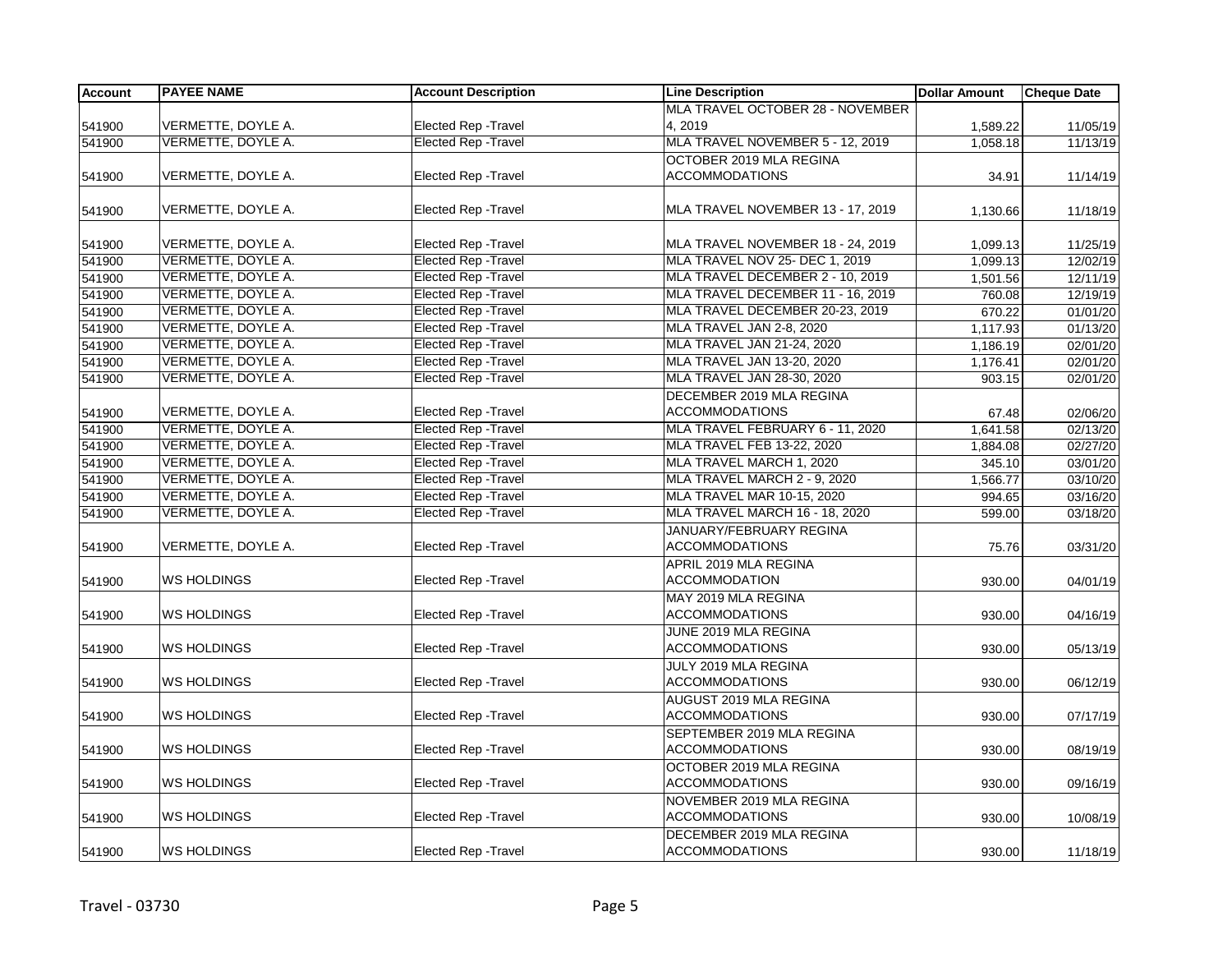| <b>Account</b> | <b>IPAYEE NAME</b>  | Account Description  | Line Description               | <b>Dollar Amount</b> | <b>Cheque Date</b> |
|----------------|---------------------|----------------------|--------------------------------|----------------------|--------------------|
|                |                     |                      | <b>JANUARY 2020 MLA REGINA</b> |                      |                    |
| 541900         | <b>IWS HOLDINGS</b> | Elected Rep - Travel | <b>ACCOMMODATIONS</b>          | 930.00               | 12/20/19           |
|                |                     |                      | FEBRUARY 2020 MLA REGINA       |                      |                    |
| 541900         | <b>IWS HOLDINGS</b> | Elected Rep - Travel | <b>ACCOMMODATIONS</b>          | 930.00               | 01/20/20           |
|                |                     |                      | <b>IMARCH 2020 MLA REGINA</b>  |                      |                    |
| 541900         | <b>IWS HOLDINGS</b> | Elected Rep - Travel | <b>ACCOMMODATIONS</b>          | 930.00               | 02/18/20           |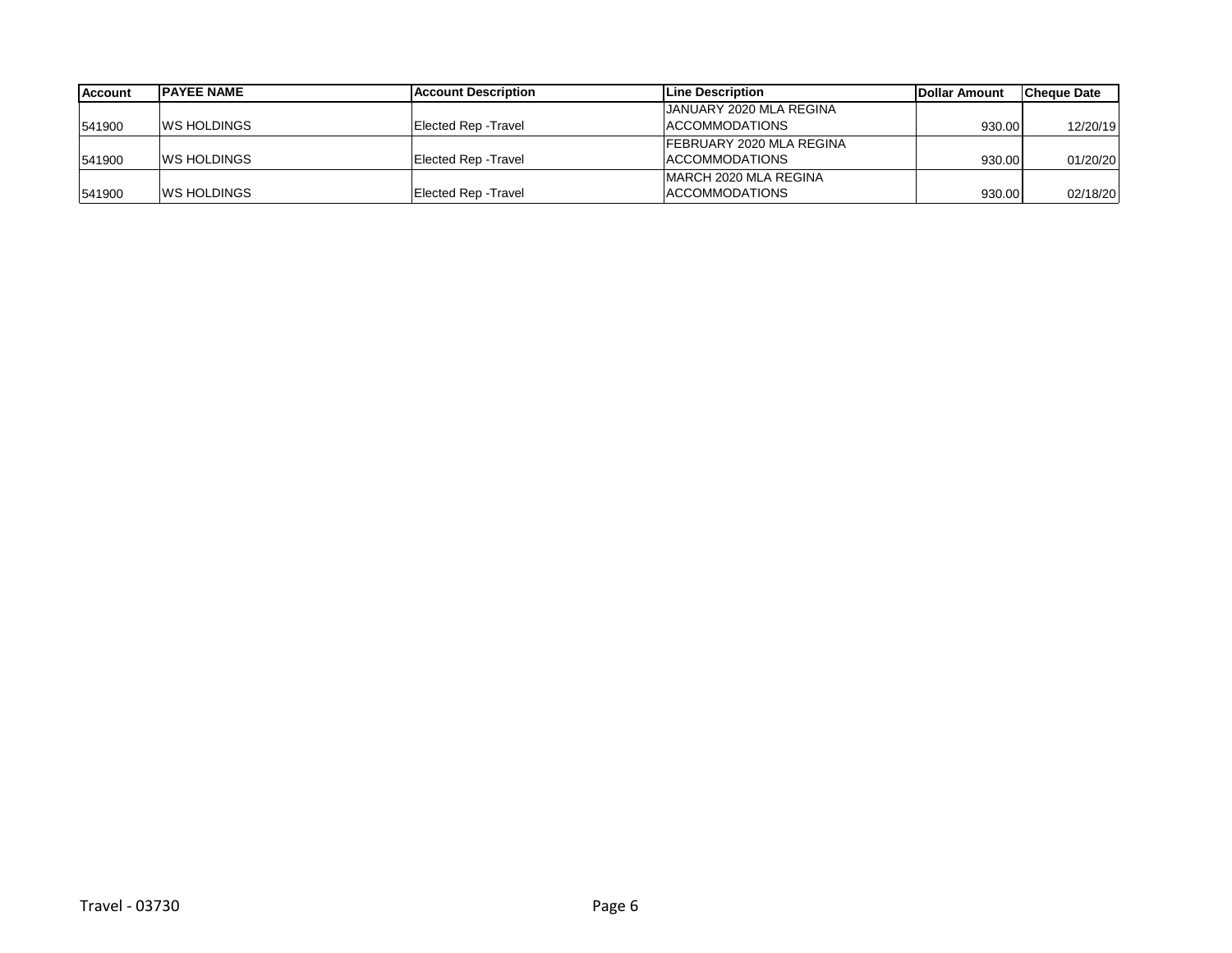# **LEGISLATIVE ASSEMBLY OF SASKATCHEWAN MEMBERS' ACCOUNTABILITY AND DISCLOSURE REPORT For the fiscal year ending March 31, 2020**

**DIRECTIVE #4.1 - CONSTITUENCY SERVICE EXPENSES**

#### **2019-2020 TOTAL: \$60,350.69**

| <b>Account</b> | <b>PAYEE NAME</b>                                          | <b>Account Description</b>                                                 | <b>Line Description</b>         | <b>Dollar Amount</b> | <b>Cheque Date</b> |
|----------------|------------------------------------------------------------|----------------------------------------------------------------------------|---------------------------------|----------------------|--------------------|
|                |                                                            |                                                                            |                                 |                      |                    |
| 522000         | 593799 SASK. LTD.                                          | Rent of Ground, Buildings and Other Space   APRIL 2019 MLA OFFICE RENT     |                                 | 1,100.00             | 04/01/19           |
| 522000         | 593799 SASK. LTD.                                          | Rent of Ground, Buildings and Other Space   MAY 2019 MLA OFFICE RENT       |                                 | 1,100.00             | 04/30/19           |
| 522000         | 593799 SASK. LTD.                                          | Rent of Ground, Buildings and Other Space JUNE 2019 MLA OFFICE RENT        |                                 | 1,100.00             | 06/01/19           |
| 522000         | 593799 SASK. LTD.                                          | Rent of Ground, Buildings and Other Space JULY 2019 MLA OFFICE RENT        |                                 | 1,100.00             | 06/21/19           |
| 522000         | 593799 SASK. LTD.                                          | Rent of Ground, Buildings and Other Space   AUG 2019 MLA OFFICE RENT       |                                 | 1,100.00             | 08/01/19           |
| 522000         | 593799 SASK. LTD.                                          | Rent of Ground, Buildings and Other Space   SEPTEMBER 2019 MLA OFFICE RENT |                                 | 1,100.00             | 09/01/19           |
| 522000         | 593799 SASK. LTD.                                          | Rent of Ground, Buildings and Other Space   OCTOBER 2019 MLA OFFICE RENT   |                                 | 1,100.00             | 10/01/19           |
| 522000         | 593799 SASK. LTD.                                          | Rent of Ground, Buildings and Other Space NOVEMBER 2019 MLA OFFICE RENT    |                                 | 1,100.00             | 10/22/19           |
| 522000         | 593799 SASK. LTD.                                          | Rent of Ground, Buildings and Other Space   DECEMBER 2019 MLA OFFICE RENT  |                                 | 1,100.00             | 11/27/19           |
| 522000         | 593799 SASK. LTD.                                          | Rent of Ground, Buildings and Other Space   JANUARY 2020 MLA OFFICE RENT   |                                 | 1,100.00             | 12/27/19           |
| 522000         | 593799 SASK. LTD.                                          | Rent of Ground, Buildings and Other Space   FEBRUARY 2020 MLA OFFICE RENT  |                                 | 1,100.00             | 01/15/20           |
| 522000         | 593799 SASK. LTD.                                          | Rent of Ground, Buildings and Other Space   MARCH 2020 MLA OFFICE RENT     |                                 | 1,100.00             | 02/01/20           |
| 522000         | <b>CREIGHTON COMMUNITY CENTRE</b>                          | Rent of Ground, Buildings and Other Space   HALL RENTAL                    |                                 | 200.00               | 08/01/19           |
| 522000         | ROYAL CANADIAN LEGION BRANCH NO.<br>371                    | Rent of Ground, Buildings and Other Space  HALL RENTAL                     |                                 | 150.00               | 03/08/20           |
| 522000         | VERMETTE, DOYLE A.                                         | Rent of Ground, Buildings and Other Space   REIMB: 1 DAY RENTAL            |                                 | 100.00               | 10/17/19           |
| 522200         | MINISTER OF FINANCE-MINISTRY OF<br><b>CENTRAL SERVICES</b> | <b>Rent of Photocopiers</b>                                                | <b>PHOTOCOPIER SERVICE FEES</b> | 100.00               | 01/01/20           |
| 522200         | TOSHIBA TEC CANADA BUSINESS<br>SOLUTIONS INC               | Rent of Photocopiers                                                       | <b>COPIER CHARGES</b>           | 134.48               | 04/01/19           |
| 522200         | TOSHIBA TEC CANADA BUSINESS<br><b>SOLUTIONS INC</b>        | Rent of Photocopiers                                                       | <b>COPIER CHARGES</b>           | 143.96               | 05/01/19           |
| 522200         | TOSHIBA TEC CANADA BUSINESS<br>SOLUTIONS INC               | Rent of Photocopiers                                                       | <b>COPIER CHARGES</b>           | 228.45               | 06/01/19           |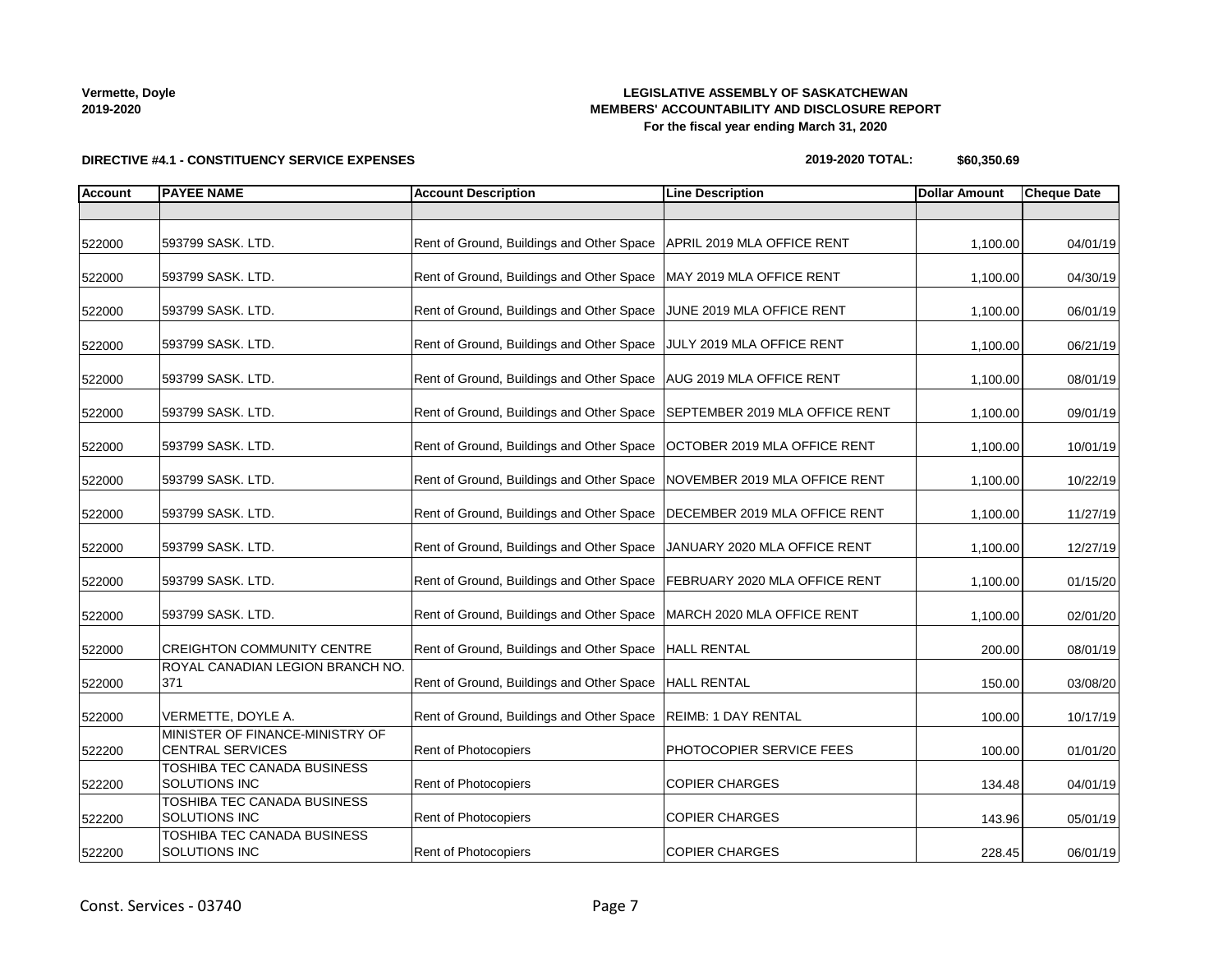| <b>Account</b> | <b>PAYEE NAME</b>                                          | <b>Account Description</b>           | <b>Line Description</b>      | <b>Dollar Amount</b> | <b>Cheque Date</b> |
|----------------|------------------------------------------------------------|--------------------------------------|------------------------------|----------------------|--------------------|
|                | TOSHIBA TEC CANADA BUSINESS                                |                                      |                              |                      |                    |
| 522200         | <b>SOLUTIONS INC</b>                                       | <b>Rent of Photocopiers</b>          | <b>COPIER CHARGES</b>        | 6.99                 | 08/01/19           |
|                | <b>TOSHIBA TEC CANADA BUSINESS</b>                         |                                      |                              |                      |                    |
| 522200         | SOLUTIONS INC                                              | <b>Rent of Photocopiers</b>          | <b>COPIER CHARGES</b>        | 134.48               | 08/01/19           |
|                | <b>TOSHIBA TEC CANADA BUSINESS</b>                         |                                      |                              |                      |                    |
| 522200         | SOLUTIONS INC                                              | <b>Rent of Photocopiers</b>          | <b>COPIER CHARGES</b>        | 134.48               | 09/01/19           |
|                | TOSHIBA TEC CANADA BUSINESS<br>SOLUTIONS INC               | <b>Rent of Photocopiers</b>          | <b>COPIER CHARGES</b>        |                      |                    |
| 522200         | TOSHIBA TEC CANADA BUSINESS                                |                                      |                              | 143.48               | 09/01/19           |
| 522200         | SOLUTIONS INC                                              | <b>Rent of Photocopiers</b>          | <b>COPIER CHARGES</b>        | 208.03               | 10/01/19           |
|                | TOSHIBA TEC CANADA BUSINESS                                |                                      |                              |                      |                    |
| 522200         | SOLUTIONS INC                                              | <b>Rent of Photocopiers</b>          | <b>COPIER CHARGES</b>        | 174.01               | 11/01/19           |
|                | TOSHIBA TEC CANADA BUSINESS                                |                                      |                              |                      |                    |
| 522200         | SOLUTIONS INC                                              | <b>Rent of Photocopiers</b>          | <b>COPIER CHARGES</b>        | 137.42               | 12/01/19           |
|                | TOSHIBA TEC CANADA BUSINESS                                |                                      |                              |                      |                    |
| 522200         | SOLUTIONS INC                                              | <b>Rent of Photocopiers</b>          | <b>COPIER CHARGES</b>        | 134.48               | 01/01/20           |
|                | TOSHIBA TEC CANADA BUSINESS                                |                                      |                              |                      |                    |
| 522200         | SOLUTIONS INC                                              | <b>Rent of Photocopiers</b>          | <b>COPIER CHARGES</b>        | 182.20               | 03/01/20           |
|                | TOSHIBA TEC CANADA BUSINESS                                |                                      |                              |                      |                    |
| 522200         | SOLUTIONS INC                                              | <b>Rent of Photocopiers</b>          | <b>COPIER CHARGES</b>        | 148.09               | 03/01/20           |
| 522500         | WATT AGENCIES INC.                                         | <b>Insurance Premiums</b>            | C70063353-7 2019 OFF1C01     | 611.62               | 08/01/19           |
|                | MINISTER OF FINANCE-MINISTRY OF                            |                                      |                              |                      |                    |
| 525000         | <b>CENTRAL SERVICES</b>                                    | Postal, Courier, Freight and Related | APRIL 2019 MAIL SERVICES     | 49.87                | 07/01/19           |
|                | MINISTER OF FINANCE-MINISTRY OF                            |                                      |                              |                      |                    |
| 525000         | <b>CENTRAL SERVICES</b>                                    | Postal, Courier, Freight and Related | MAY 2019 MAIL SERVICES       | 49.87                | 07/01/19           |
|                | MINISTER OF FINANCE-MINISTRY OF                            |                                      |                              |                      |                    |
| 525000         | <b>CENTRAL SERVICES</b><br>MINISTER OF FINANCE-MINISTRY OF | Postal, Courier, Freight and Related | JUNE 2019 MAIL SERVICES      | 85.23                | 09/01/19           |
| 525000         | <b>CENTRAL SERVICES</b>                                    | Postal, Courier, Freight and Related | JULY 2019 MAIL SERVICES      | 315.18               | 09/01/19           |
|                | MINISTER OF FINANCE-MINISTRY OF                            |                                      |                              |                      |                    |
| 525000         | <b>CENTRAL SERVICES</b>                                    | Postal, Courier, Freight and Related | AUGUST 2019 MAIL SERVICES    | 60.50                | 10/01/19           |
|                | MINISTER OF FINANCE-MINISTRY OF                            |                                      |                              |                      |                    |
| 525000         | <b>CENTRAL SERVICES</b>                                    | Postal, Courier, Freight and Related | OCTOBER 2019 MAIL SERVICES   | 50.07                | 12/01/19           |
|                | MINISTER OF FINANCE-MINISTRY OF                            |                                      |                              |                      |                    |
| 525000         | <b>CENTRAL SERVICES</b>                                    | Postal, Courier, Freight and Related | SEPTEMBER 2019 MAIL SERVICES | 50.08                | 12/01/19           |
|                | MINISTER OF FINANCE-MINISTRY OF                            |                                      |                              |                      |                    |
| 525000         | <b>CENTRAL SERVICES</b>                                    | Postal, Courier, Freight and Related | NOVEMBER 2019 MAIL SERVICES  | 72.48                | 01/01/20           |
|                | MINISTER OF FINANCE-MINISTRY OF                            |                                      |                              |                      |                    |
| 525000         | <b>CENTRAL SERVICES</b>                                    | Postal, Courier, Freight and Related | DECEMBER 2019 MAIL SERVICES  | 125.06               | 02/01/20           |
|                | MINISTER OF FINANCE-MINISTRY OF                            |                                      |                              |                      |                    |
| 525000         | <b>CENTRAL SERVICES</b>                                    | Postal, Courier, Freight and Related | JANUARY 2020 MAIL SERVICES   | 50.02                | 03/01/20           |
|                | MINISTER OF FINANCE-MINISTRY OF                            |                                      |                              |                      |                    |
| 525000         | <b>CENTRAL SERVICES</b>                                    | Postal, Courier, Freight and Related | FEBRUARY 2020 MAIL SERVICES  | 51.04                | 03/16/20           |
|                | MINISTER OF FINANCE-MINISTRY OF                            |                                      |                              |                      |                    |
| 525000         | <b>CENTRAL SERVICES</b>                                    | Postal, Courier, Freight and Related | MARCH 2020 MAIL SERVICES     | 50.02                | 03/31/20           |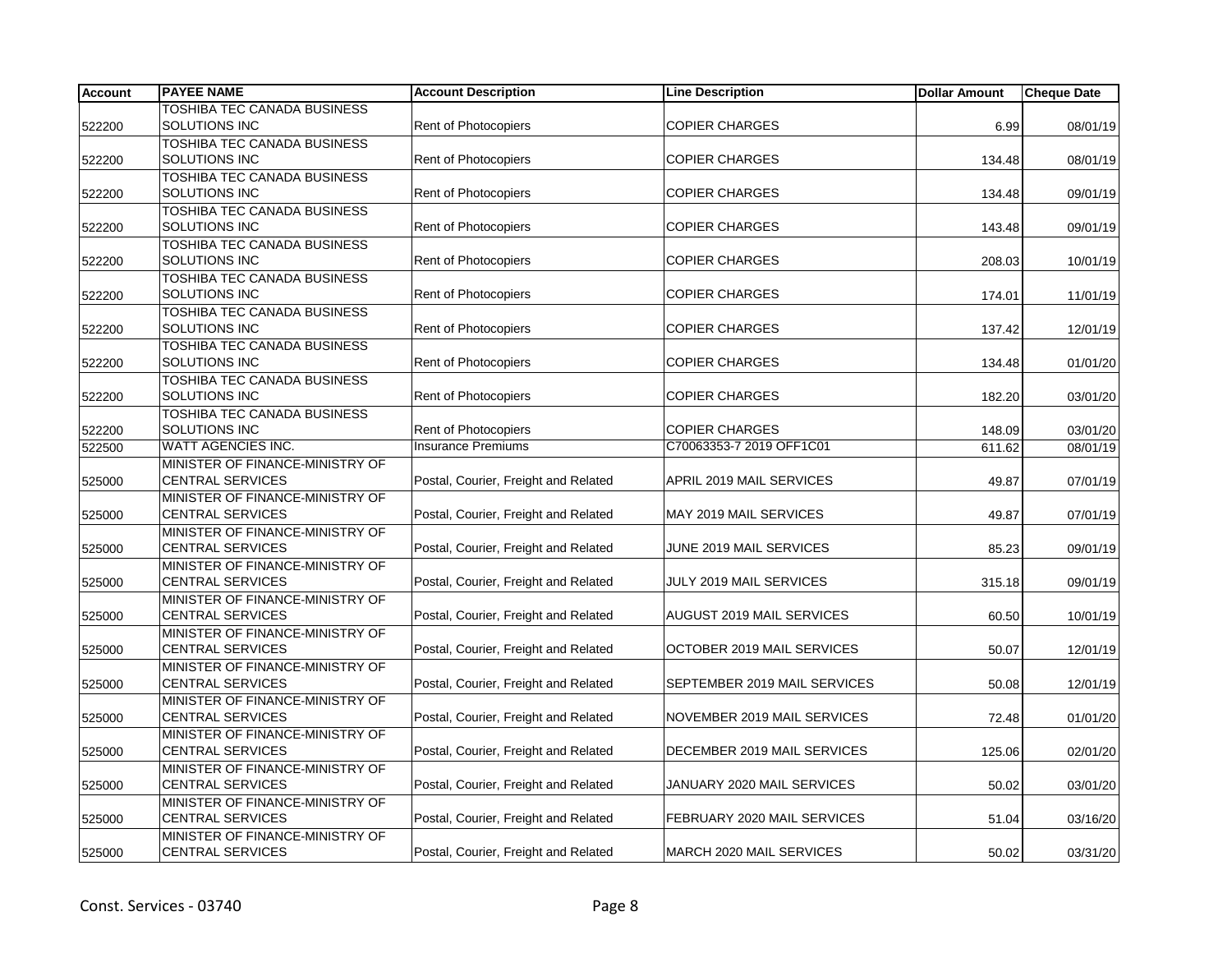| <b>Account</b> | <b>PAYEE NAME</b>                                   | <b>Account Description</b>              | <b>Line Description</b>           | <b>Dollar Amount</b> | <b>Cheque Date</b>    |
|----------------|-----------------------------------------------------|-----------------------------------------|-----------------------------------|----------------------|-----------------------|
| 528000         | POWERLAND COMPUTERS LTD.                            | <b>Support Services</b>                 | <b>SOPHOS MSP AGREEMENT</b>       | 3.39                 | 12/04/19              |
| 529000         | <b>OLSEN, DARYL KYRON</b>                           | <b>General Contractual Services</b>     | <b>CONTRACTOR SERVICES</b>        | 26.71                | 08/01/19              |
|                |                                                     |                                         |                                   |                      |                       |
| 529000         | VERMETTE, DOYLE A.                                  | <b>General Contractual Services</b>     | REIMB: GENERAL CONTRACT SERVICES  | 900.00               | 06/21/19              |
| 529000         | VERMETTE, DOYLE A.                                  | <b>General Contractual Services</b>     | REIMB: OFFICE LAWN MAINTENANCE    | 30.00                | 09/01/19              |
| 529000         | VERMETTE, DOYLE A.                                  | <b>General Contractual Services</b>     | <b>REIMB: OFFICE SNOW REMOVAL</b> | 330.00               | 12/01/19              |
| 529000         | VERMETTE, DOYLE A.                                  | <b>General Contractual Services</b>     | <b>REIMB: OFFICE SNOW REMOVAL</b> | 25.00                | 01/13/20              |
| 529000         | VERMETTE, DOYLE A.                                  | <b>General Contractual Services</b>     | <b>REIMB: OFFICE SNOW REMOVAL</b> | 20.00                | 03/01/20              |
| 530000         | <b>PUETZ ENTERPRISES LTD</b>                        | <b>Communications Development Costs</b> | <b>ADVERTISING</b>                | 33.56                | 12/01/19              |
|                | ABORIGINAL CONSULTING SERVICES<br>(ACS)             |                                         | <b>ADVERTISING</b>                |                      |                       |
| 530500         |                                                     | Media Placement                         |                                   | 35.38                | 06/10/19              |
| 530500         | <b>ACS ABORIGINAL CONSULTING</b><br><b>SERVICES</b> | Media Placement                         | <b>ADVERTISING</b>                | 153.85               | 01/01/20              |
| 530500         | AIR RONGE, NORTHERN VILLAGE OF                      | <b>Media Placement</b>                  | <b>ADVERTISING</b>                | 50.00                | 03/01/20              |
| 530500         | ALL SAINTS ANGLICAN CHURCH                          | Media Placement                         | <b>ADVERTISING</b>                | 500.00               | 05/01/19              |
| 530500         | ARCTIC RADIO (1982) LTD.                            | <b>Media Placement</b>                  | ADVERTISING - NO GST              | 480.00               | 09/01/19              |
| 530500         | <b>CRANE, DAVID JERRY</b>                           | Media Placement                         | ADVERTISING                       | 300.00               | 03/01/20              |
| 530500         | <b>EAGLE POINT RESORT</b>                           | <b>Media Placement</b>                  | ADVERTISING                       | 300.00               | 09/15/19              |
| 530500         | FOLIOJUMPLINE PUBLISHING INC.                       | Media Placement                         | <b>ADVERTISING</b>                | 75.00                | 10/12/19              |
| 530500         | FOLIOJUMPLINE PUBLISHING INC.                       | <b>Media Placement</b>                  | <b>ADVERTISING</b>                | 75.00                | 11/01/19              |
| 530500         | HATCHET LAKE BAND                                   | Media Placement                         | <b>ADVERTISING</b>                | 1,000.00             | 05/15/19              |
| 530500         | JAZZ MANAGEMENT LTD.                                | Media Placement                         | <b>ADVERTISING</b>                | 41.67                | 05/01/19              |
| 530500         | JAZZ MANAGEMENT LTD.                                | <b>Media Placement</b>                  | <b>ADVERTISING</b>                | 41.67                | 06/01/19              |
| 530500         | JAZZ MANAGEMENT LTD.                                | <b>Media Placement</b>                  | <b>ADVERTISING</b>                | 41.67                | 06/01/19              |
| 530500         | JAZZ MANAGEMENT LTD.                                | Media Placement                         | <b>ADVERTISING</b>                | 41.67                | 08/01/19              |
| 530500         | JAZZ MANAGEMENT LTD.                                | <b>Media Placement</b>                  | ADVERTISING                       | 41.67                | 08/01/19              |
| 530500         | <b>JAZZ MANAGEMENT LTD.</b>                         | Media Placement                         | <b>ADVERTISING</b>                | 41.67                | 09/01/19              |
| 530500         | JAZZ MANAGEMENT LTD.                                | <b>Media Placement</b>                  | <b>ADVERTISING</b>                | 41.67                | 11/01/19              |
| 530500         | JAZZ MANAGEMENT LTD.                                | Media Placement                         | <b>ADVERTISING</b>                | 41.67                | 12/01/19              |
| 530500         | JAZZ MANAGEMENT LTD.                                | <b>Media Placement</b>                  | ADVERTISING                       | 41.67                | 12/01/19              |
| 530500         | JAZZ MANAGEMENT LTD.                                | Media Placement                         | <b>ADVERTISING</b>                | 41.67                | 01/01/20              |
| 530500         | JAZZ MANAGEMENT LTD.                                | <b>Media Placement</b>                  | <b>ADVERTISING</b>                | 41.67                | 03/01/20              |
| 530500         | JAZZ MANAGEMENT LTD.                                | Media Placement                         | <b>ADVERTISING</b>                | 41.67                | 03/01/20              |
| 530500         | JONAS ROBERTS MEMORIAL<br><b>COMMUNITY CENTRE</b>   | Media Placement                         | <b>ADVERTISING</b>                | 1,400.00             | 12/04/19              |
| 530500         | KEEWATIN COMMUNITY DEVELOPMENT<br>ASSOCIATION INC.  | <b>Media Placement</b>                  | <b>ADVERTISING</b>                | 250.00               | 09/01/19              |
| 530500         | <b>LA RONGE SNIPERS</b>                             | <b>Media Placement</b>                  | ADVERTISING                       | 300.00               | 02/01/20              |
| 530500         | <b>MADD MESSAGE</b>                                 | Media Placement                         | <b>ADVERTISING</b>                | 50.00                | 11/01/19              |
| 530500         | MISSINIPI BROADCASTING CORP.                        | <b>Media Placement</b>                  | <b>ADVERTISING</b>                | 253.00               | $\overline{05/01/19}$ |
| 530500         | MISSINIPI BROADCASTING CORP.                        | <b>Media Placement</b>                  | <b>ADVERTISING</b>                | 253.00               | 07/01/19              |
| 530500         | MISSINIPI BROADCASTING CORP.                        | Media Placement                         | <b>ADVERTISING</b>                | 253.00               | 08/01/19              |
| 530500         | MISSINIPI BROADCASTING CORP.                        | <b>Media Placement</b>                  | <b>ADVERTISING</b>                | 250.00               | 09/01/19              |
| 530500         | MISSINIPI BROADCASTING CORP.                        | Media Placement                         | <b>ADVERTISING</b>                | 250.00               | 01/01/20              |
| 530500         | MISSINIPI BROADCASTING CORP.                        | <b>Media Placement</b>                  | <b>ADVERTISING</b>                | 722.60               | 03/01/20              |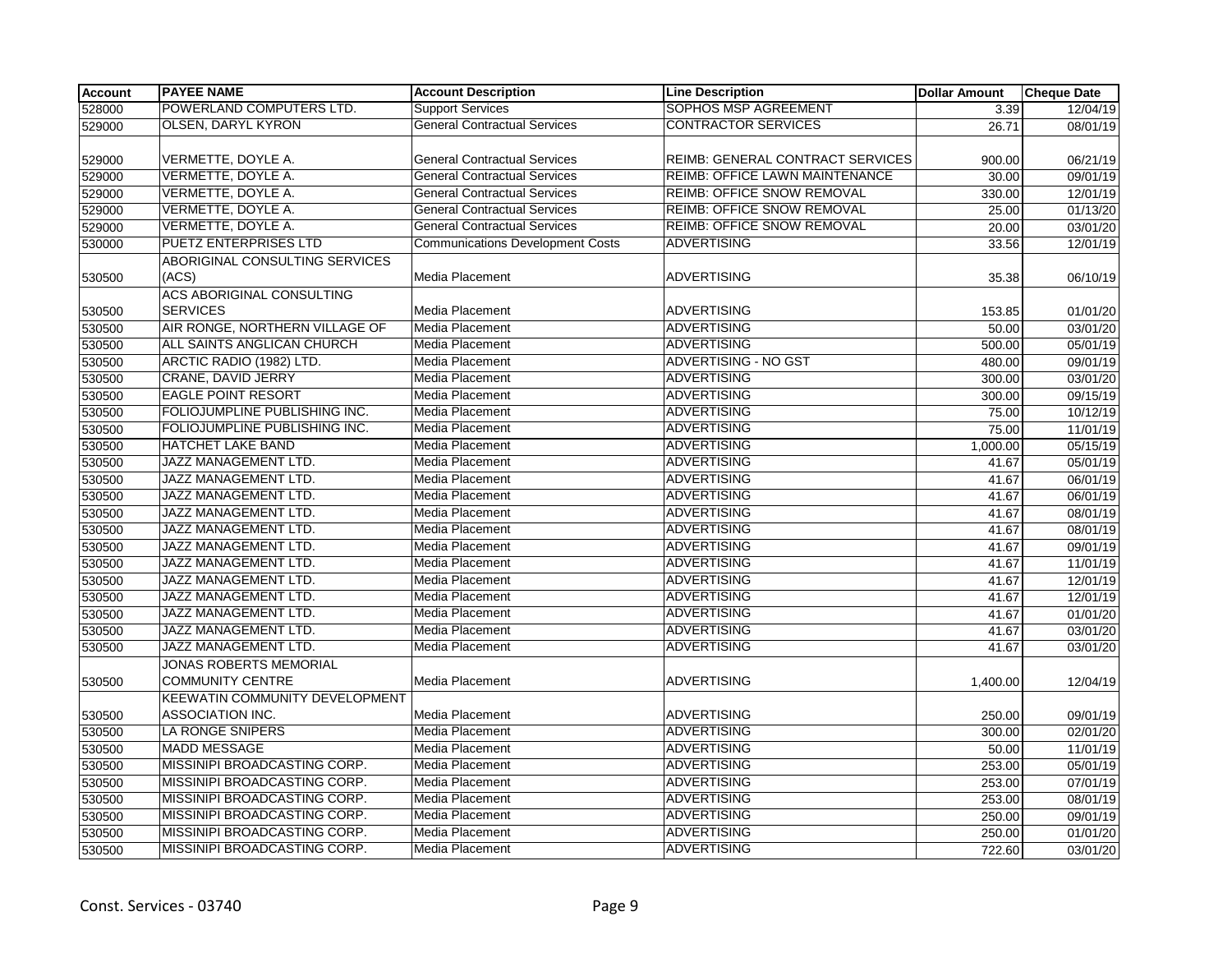| <b>Account</b>   | <b>PAYEE NAME</b>                                                  | <b>Account Description</b> | <b>Line Description</b>   | <b>Dollar Amount</b> | <b>Cheque Date</b> |
|------------------|--------------------------------------------------------------------|----------------------------|---------------------------|----------------------|--------------------|
| 530500           | MISSINIPI BROADCASTING CORP.                                       | Media Placement            | <b>ADVERTISING</b>        | 173.00               | 03/01/20           |
| 530500           | MISSINIPI BROADCASTING CORP.                                       | Media Placement            | <b>ADVERTISING</b>        | 176.40               | 03/01/20           |
| 530500           | MISSINIPI BROADCASTING CORP.                                       | Media Placement            | <b>ADVERTISING</b>        | 315.00               | 03/01/20           |
| 530500           | MISSINIPI BROADCASTING CORP.                                       | Media Placement            | <b>ADVERTISING</b>        | 1,400.00             | 03/03/20           |
|                  | <b>NORTHERN LIGHTS HOCKEY</b>                                      |                            |                           |                      |                    |
| 530500           | DEVELOPMENT INC.                                                   | Media Placement            | ADVERTISING - NO GST      | 750.00               | 10/01/19           |
| 530500           | <b>NORTHERN LIGHTS HOCKEY</b><br>DEVELOPMENT INC.                  | Media Placement            | <b>ADVERTISING</b>        | 500.00               | 10/01/19           |
| 530500           | NORTHERN SASKATCHEWAN<br><b>TRAPPERS ASSOCIATION</b>               | Media Placement            | <b>ADVERTISING</b>        | 1,250.00             | 04/13/19           |
| 530500           | <b>NOW COMMUNICATIONS</b>                                          | Media Placement            | <b>ADVERTISING</b>        | 13,500.00            | 03/31/20           |
| 530500           | P.A. SHOPPER (ADGRAPHICS LTD.)                                     | Media Placement            | <b>ADVERTISING</b>        | 100.00               | 06/01/19           |
| 530500           | P.A. SHOPPER (ADGRAPHICS LTD.)                                     | Media Placement            | <b>ADVERTISING</b>        | 99.67                | 07/01/19           |
| 530500           | P.A. SHOPPER (ADGRAPHICS LTD.)                                     | Media Placement            | <b>ADVERTISING</b>        | 99.67                | 09/01/19           |
| 530500           | POSTMEDIA NETWORK INC.                                             | Media Placement            | <b>ADVERTISING</b>        | 80.54                | 09/01/19           |
| 530500           | <b>PUETZ ENTERPRISES LTD</b>                                       | Media Placement            | <b>ADVERTISING</b>        | 128.50               | 08/01/19           |
| 530500           | <b>PUETZ ENTERPRISES LTD</b>                                       | Media Placement            | <b>ADVERTISING</b>        | 66.67                | 08/01/19           |
| 530500           | PUETZ ENTERPRISES LTD                                              | Media Placement            | <b>ADVERTISING</b>        | 66.66                | 10/01/19           |
| 530500           | PUETZ ENTERPRISES LTD                                              | Media Placement            | <b>ADVERTISING</b>        | 66.66                | 10/01/19           |
| 530500           | PUETZ ENTERPRISES LTD                                              | Media Placement            | <b>ADVERTISING</b>        | 66.67                | 11/01/19           |
| 530500           | PUETZ ENTERPRISES LTD                                              | Media Placement            | <b>ADVERTISING</b>        | 66.67                | 12/01/19           |
| 530500           | PUETZ ENTERPRISES LTD                                              | Media Placement            | <b>ADVERTISING</b>        | 66.67                | 12/01/19           |
| 530500           | PUETZ ENTERPRISES LTD                                              | Media Placement            | <b>ADVERTISING</b>        | 66.66                | 01/01/20           |
| 530500           | <b>PUETZ ENTERPRISES LTD</b>                                       | Media Placement            | <b>ADVERTISING</b>        | 66.67                | 03/01/20           |
| 530500           | PUETZ ENTERPRISES LTD                                              | Media Placement            | <b>ADVERTISING</b>        | 66.66                | 03/02/20           |
| 530500           | <b>ROBERTS, TERON</b>                                              | Media Placement            | <b>ADVERTISING</b>        | 250.00               | 07/01/19           |
| 530500           | ROYAL CANADIAN LEGION<br>SASKATCHEWAN COMMAND                      | Media Placement            | <b>ADVERTISING</b>        | 45.76                | 03/01/20           |
| 530500           | SENATOR MYLES VENNE SCHOOL                                         | Media Placement            | <b>ADVERTISING</b>        | 300.00               | 10/01/19           |
| 530500           | SENATOR MYLES VENNE SCHOOL                                         | Media Placement            | <b>ADVERTISING</b>        | 1,000.00             | 03/16/20           |
| 530500           | STANLEY MISSION BAND OFFICE                                        | Media Placement            | <b>ADVERTISING</b>        | 1,000.00             | 02/01/20           |
|                  | SUDDENLY SASKATCHEWAN MAGAZINE Media Placement                     |                            | <b>ADVERTISING</b>        |                      | 05/01/19           |
| 530500<br>530500 | VERMETTE, DOYLE A.                                                 | Media Placement            | <b>REIMB: ADVERTISING</b> | 30.00                | 09/01/19           |
|                  | VERMETTE, DOYLE A.                                                 | Media Placement            | <b>REIMB: ADVERTISING</b> | 200.00               | 03/01/20           |
| 530500           | <b>WOODLANDS &amp; WATERWAYS</b><br><b>REGIONAL VISITOR CENTRE</b> |                            |                           | 250.00               |                    |
| 530500           | <b>CORPORATION</b>                                                 | Media Placement            | ADVERTISING - NO GST      | 300.00               | 04/01/19           |
| 530900           | <b>BURKITT'S FLOWERS LTD.</b>                                      | <b>Promotional Items</b>   | <b>FLORAL ARRANGMENT</b>  | 63.60                | 05/01/19           |
| 530900           | <b>BURKITT'S FLOWERS LTD.</b>                                      | <b>Promotional Items</b>   | <b>FLORAL ARRANGMENT</b>  | 74.20                | 06/01/19           |
| 530900           | <b>BURKITT'S FLOWERS LTD.</b>                                      | <b>Promotional Items</b>   | <b>FLORAL ARRANGMENT</b>  | 63.60                | 06/01/19           |
| 530900           | <b>BURKITT'S FLOWERS LTD.</b>                                      | Promotional Items          | FLORAL ARRANGMENT         | 63.60                | 06/01/19           |
| 530900           | <b>BURKITT'S FLOWERS LTD.</b>                                      | Promotional Items          | <b>FLORAL ARRANGMENT</b>  | 63.60                | 07/01/19           |
| 530900           | <b>BURKITT'S FLOWERS LTD.</b>                                      | Promotional Items          | <b>FLORAL ARRANGMENT</b>  | 63.60                | 09/01/19           |
| 530900           | <b>BURKITT'S FLOWERS LTD.</b>                                      | <b>Promotional Items</b>   | <b>FLORAL ARRANGMENT</b>  | 94.80                | 09/01/19           |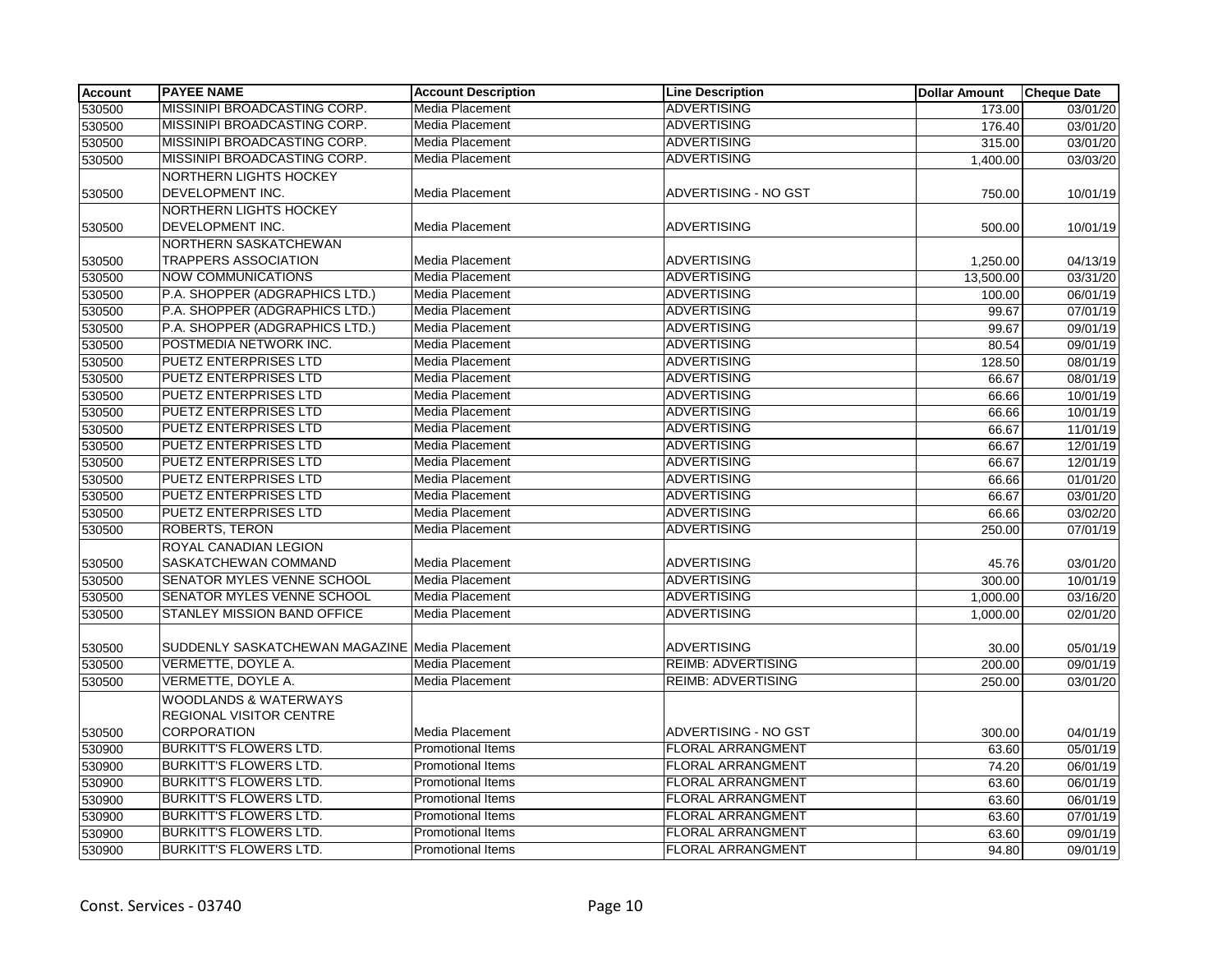| Account | <b>PAYEE NAME</b>                         | <b>Account Description</b> | <b>Line Description</b>  | <b>Dollar Amount</b> | <b>Cheque Date</b>    |
|---------|-------------------------------------------|----------------------------|--------------------------|----------------------|-----------------------|
| 530900  | <b>BURKITT'S FLOWERS LTD.</b>             | Promotional Items          | <b>FLORAL ARRANGMENT</b> | 63.60                | 09/01/19              |
| 530900  | <b>BURKITT'S FLOWERS LTD.</b>             | <b>Promotional Items</b>   | FLORAL ARRANGMENT        | 63.60                | 09/01/19              |
| 530900  | <b>BURKITT'S FLOWERS LTD.</b>             | Promotional Items          | <b>FLORAL ARRANGMENT</b> | 63.60                | 09/01/19              |
| 530900  | <b>BURKITT'S FLOWERS LTD.</b>             | Promotional Items          | <b>FLORAL ARRANGMENT</b> | 75.21                | 09/06/19              |
| 530900  | <b>BURKITT'S FLOWERS LTD.</b>             | Promotional Items          | <b>FLORAL ARRANGMENT</b> | 63.60                | 09/06/19              |
| 530900  | <b>BURKITT'S FLOWERS LTD.</b>             | Promotional Items          | <b>FLORAL ARRANGMENT</b> | 63.60                | 11/01/19              |
| 530900  | <b>BURKITT'S FLOWERS LTD.</b>             | Promotional Items          | <b>FLORAL ARRANGMENT</b> | 127.20               | $\overline{01/01/20}$ |
| 530900  | <b>BURKITT'S FLOWERS LTD.</b>             | Promotional Items          | <b>FLORAL ARRANGMENT</b> | 63.60                | 01/01/20              |
| 530900  | <b>BURKITT'S FLOWERS LTD.</b>             | <b>Promotional Items</b>   | <b>FLORAL ARRANGMENT</b> | 63.60                | 02/01/20              |
| 530900  | <b>BURKITT'S FLOWERS LTD.</b>             | <b>Promotional Items</b>   | <b>FLORAL ARRANGMENT</b> | 63.60                | 03/02/20              |
| 530900  | <b>BURKITT'S FLOWERS LTD.</b>             | <b>Promotional Items</b>   | <b>FLORAL ARRANGMENT</b> | 63.60                | 03/04/20              |
| 530900  | <b>COUNTRY NORTH FLORISTS &amp; GIFTS</b> | <b>Promotional Items</b>   | <b>FLORAL ARRANGMENT</b> | 53.00                | 04/01/19              |
| 530900  | <b>COUNTRY NORTH FLORISTS &amp; GIFTS</b> | Promotional Items          | FLORAL ARRANGMENT        | 79.50                | 04/01/19              |
| 530900  | <b>COUNTRY NORTH FLORISTS &amp; GIFTS</b> | <b>Promotional Items</b>   | <b>FLORAL ARRANGMENT</b> | 53.00                | 04/01/19              |
| 530900  | <b>COUNTRY NORTH FLORISTS &amp; GIFTS</b> | <b>Promotional Items</b>   | <b>FLORAL ARRANGMENT</b> | 74.20                | 04/04/19              |
| 530900  | <b>COUNTRY NORTH FLORISTS &amp; GIFTS</b> | <b>Promotional Items</b>   | <b>FLORAL ARRANGMENT</b> | 53.00                | 05/01/19              |
| 530900  | <b>COUNTRY NORTH FLORISTS &amp; GIFTS</b> | Promotional Items          | <b>FLORAL ARRANGMENT</b> | 53.00                | 05/01/19              |
| 530900  | <b>COUNTRY NORTH FLORISTS &amp; GIFTS</b> | <b>Promotional Items</b>   | FLORAL ARRANGMENT        | 53.00                | 05/01/19              |
| 530900  | <b>COUNTRY NORTH FLORISTS &amp; GIFTS</b> | <b>Promotional Items</b>   | FLORAL ARRANGMENT        | 53.00                | 05/01/19              |
| 530900  | <b>COUNTRY NORTH FLORISTS &amp; GIFTS</b> | Promotional Items          | <b>FLORAL ARRANGMENT</b> | 53.00                | 06/01/19              |
| 530900  | <b>COUNTRY NORTH FLORISTS &amp; GIFTS</b> | Promotional Items          | <b>FLORAL ARRANGMENT</b> | 53.00                | 06/01/19              |
| 530900  | <b>COUNTRY NORTH FLORISTS &amp; GIFTS</b> | <b>Promotional Items</b>   | <b>FLORAL ARRANGMENT</b> | 79.50                | 06/01/19              |
| 530900  | <b>COUNTRY NORTH FLORISTS &amp; GIFTS</b> | <b>Promotional Items</b>   | <b>FLORAL ARRANGMENT</b> | 53.00                | 06/01/19              |
| 530900  | <b>COUNTRY NORTH FLORISTS &amp; GIFTS</b> | <b>Promotional Items</b>   | <b>FLORAL ARRANGMENT</b> | 212.00               | 06/01/19              |
| 530900  | <b>COUNTRY NORTH FLORISTS &amp; GIFTS</b> | <b>Promotional Items</b>   | <b>FLORAL ARRANGMENT</b> | 53.00                | 09/01/19              |
| 530900  | <b>COUNTRY NORTH FLORISTS &amp; GIFTS</b> | <b>Promotional Items</b>   | <b>FLORAL ARRANGMENT</b> | 53.00                | 09/01/19              |
| 530900  | <b>COUNTRY NORTH FLORISTS &amp; GIFTS</b> | <b>Promotional Items</b>   | <b>FLORAL ARRANGMENT</b> | 53.00                | 09/01/19              |
| 530900  | <b>COUNTRY NORTH FLORISTS &amp; GIFTS</b> | <b>Promotional Items</b>   | <b>FLORAL ARRANGMENT</b> | 53.00                | 09/01/19              |
| 530900  | <b>COUNTRY NORTH FLORISTS &amp; GIFTS</b> | Promotional Items          | <b>FLORAL ARRANGMENT</b> | 53.00                | 09/01/19              |
| 530900  | <b>COUNTRY NORTH FLORISTS &amp; GIFTS</b> | <b>Promotional Items</b>   | <b>FLORAL ARRANGMENT</b> | 53.00                | 09/01/19              |
| 530900  | <b>COUNTRY NORTH FLORISTS &amp; GIFTS</b> | Promotional Items          | <b>FLORAL ARRANGMENT</b> | 53.00                | 09/01/19              |
| 530900  | <b>COUNTRY NORTH FLORISTS &amp; GIFTS</b> | <b>Promotional Items</b>   | <b>FLORAL ARRANGMENT</b> | 53.00                | 09/01/19              |
| 530900  | <b>COUNTRY NORTH FLORISTS &amp; GIFTS</b> | Promotional Items          | <b>FLORAL ARRANGMENT</b> | 53.00                | 09/01/19              |
| 530900  | <b>COUNTRY NORTH FLORISTS &amp; GIFTS</b> | Promotional Items          | <b>FLORAL ARRANGMENT</b> | 53.00                | 10/01/19              |
| 530900  | <b>COUNTRY NORTH FLORISTS &amp; GIFTS</b> | <b>Promotional Items</b>   | <b>FLORAL ARRANGMENT</b> | 53.00                | 10/01/19              |
| 530900  | <b>COUNTRY NORTH FLORISTS &amp; GIFTS</b> | <b>Promotional Items</b>   | <b>FLORAL ARRANGMENT</b> | 53.00                | 10/01/19              |
| 530900  | <b>COUNTRY NORTH FLORISTS &amp; GIFTS</b> | Promotional Items          | <b>FLORAL ARRANGMENT</b> | 53.00                | 10/01/19              |
| 530900  | <b>COUNTRY NORTH FLORISTS &amp; GIFTS</b> | Promotional Items          | <b>FLORAL ARRANGMENT</b> | 53.00                | 10/01/19              |
| 530900  | <b>COUNTRY NORTH FLORISTS &amp; GIFTS</b> | Promotional Items          | <b>FLORAL ARRANGMENT</b> | 53.00                | 11/01/19              |
| 530900  | <b>COUNTRY NORTH FLORISTS &amp; GIFTS</b> | <b>Promotional Items</b>   | <b>FLORAL ARRANGMENT</b> | 53.00                | 11/01/19              |
| 530900  | <b>COUNTRY NORTH FLORISTS &amp; GIFTS</b> | <b>Promotional Items</b>   | <b>FLORAL ARRANGMENT</b> | 53.00                | 11/01/19              |
| 530900  | <b>COUNTRY NORTH FLORISTS &amp; GIFTS</b> | <b>Promotional Items</b>   | <b>FLORAL ARRANGMENT</b> | 53.00                | 11/01/19              |
| 530900  | <b>COUNTRY NORTH FLORISTS &amp; GIFTS</b> | Promotional Items          | <b>FLORAL ARRANGMENT</b> | 53.00                | 11/01/19              |
| 530900  | <b>COUNTRY NORTH FLORISTS &amp; GIFTS</b> | Promotional Items          | <b>FLORAL ARRANGMENT</b> | 53.00                | 01/01/20              |
| 530900  | <b>COUNTRY NORTH FLORISTS &amp; GIFTS</b> | <b>Promotional Items</b>   | <b>FLORAL ARRANGMENT</b> | 53.00                | 01/01/20              |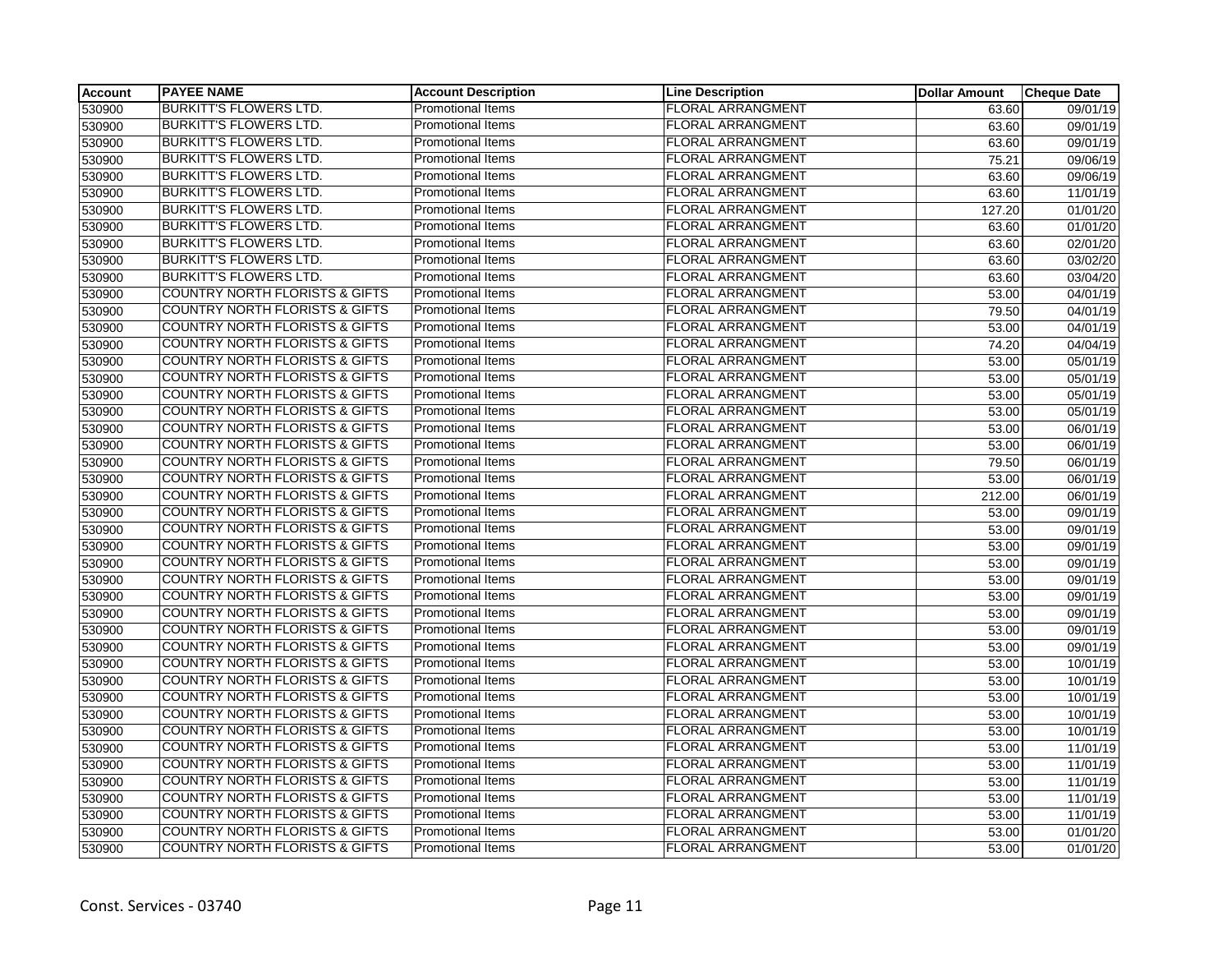| Account | <b>PAYEE NAME</b>                         | <b>Account Description</b>         | <b>Line Description</b>          | <b>Dollar Amount</b> | <b>Cheque Date</b>    |
|---------|-------------------------------------------|------------------------------------|----------------------------------|----------------------|-----------------------|
| 530900  | <b>COUNTRY NORTH FLORISTS &amp; GIFTS</b> | Promotional Items                  | <b>FLORAL ARRANGMENT</b>         | 53.00                | 01/01/20              |
| 530900  | <b>COUNTRY NORTH FLORISTS &amp; GIFTS</b> | <b>Promotional Items</b>           | <b>FLORAL ARRANGMENT</b>         | 53.00                | 01/01/20              |
| 530900  | <b>COUNTRY NORTH FLORISTS &amp; GIFTS</b> | <b>Promotional Items</b>           | <b>FLORAL ARRANGMENT</b>         | 53.00                | 01/01/20              |
| 530900  | <b>COUNTRY NORTH FLORISTS &amp; GIFTS</b> | <b>Promotional Items</b>           | <b>FLORAL ARRANGMENT</b>         | 53.00                | 01/01/20              |
| 530900  | <b>COUNTRY NORTH FLORISTS &amp; GIFTS</b> | Promotional Items                  | <b>FLORAL ARRANGMENT</b>         | 53.00                | 01/01/20              |
| 530900  | <b>COUNTRY NORTH FLORISTS &amp; GIFTS</b> | <b>Promotional Items</b>           | <b>FLORAL ARRANGMENT</b>         | 53.00                | 02/01/20              |
| 530900  | <b>COUNTRY NORTH FLORISTS &amp; GIFTS</b> | <b>Promotional Items</b>           | <b>FLORAL ARRANGMENT</b>         | 53.00                | 02/01/20              |
| 530900  | <b>COUNTRY NORTH FLORISTS &amp; GIFTS</b> | <b>Promotional Items</b>           | <b>FLORAL ARRANGMENT</b>         | 53.00                | 02/01/20              |
| 530900  | <b>COUNTRY NORTH FLORISTS &amp; GIFTS</b> | <b>Promotional Items</b>           | <b>FLORAL ARRANGMENT</b>         | 265.00               | 02/01/20              |
| 530900  | <b>COUNTRY NORTH FLORISTS &amp; GIFTS</b> | <b>Promotional Items</b>           | <b>FLORAL ARRANGMENT</b>         | 53.00                | 03/01/20              |
| 530900  | <b>COUNTRY NORTH FLORISTS &amp; GIFTS</b> | Promotional Items                  | <b>FLORAL ARRANGMENT</b>         | 53.00                | 03/01/20              |
| 530900  | <b>COUNTRY NORTH FLORISTS &amp; GIFTS</b> | <b>Promotional Items</b>           | <b>FLORAL ARRANGMENT</b>         | 53.00                | 03/01/20              |
| 530900  | <b>COUNTRY NORTH FLORISTS &amp; GIFTS</b> | <b>Promotional Items</b>           | <b>FLORAL ARRANGMENT</b>         | 53.00                | 03/01/20              |
| 530900  | <b>COUNTRY NORTH FLORISTS &amp; GIFTS</b> | <b>Promotional Items</b>           | <b>FLORAL ARRANGMENT</b>         | 53.00                | 03/01/20              |
| 530900  | <b>COUNTRY NORTH FLORISTS &amp; GIFTS</b> | <b>Promotional Items</b>           | <b>FLORAL ARRANGMENT</b>         | 53.00                | 03/01/20              |
| 530900  | <b>COUNTRY NORTH FLORISTS &amp; GIFTS</b> | <b>Promotional Items</b>           | <b>FLORAL ARRANGMENT</b>         | 53.00                | 03/01/20              |
| 530900  | <b>COUNTRY NORTH FLORISTS &amp; GIFTS</b> | <b>Promotional Items</b>           | <b>FLORAL ARRANGMENT</b>         | 53.00                | 03/01/20              |
| 530900  | <b>COUNTRY NORTH FLORISTS &amp; GIFTS</b> | <b>Promotional Items</b>           | <b>FLORAL ARRANGMENT</b>         | 53.00                | 03/01/20              |
| 530900  | <b>COUNTRY NORTH FLORISTS &amp; GIFTS</b> | <b>Promotional Items</b>           | <b>FLORAL ARRANGMENT</b>         | 53.00                | 03/01/20              |
| 530900  | <b>COUNTRY NORTH FLORISTS &amp; GIFTS</b> | <b>Promotional Items</b>           | <b>FLORAL ARRANGMENT</b>         | 53.00                | 03/01/20              |
| 530900  | <b>COUNTRY NORTH FLORISTS &amp; GIFTS</b> | Promotional Items                  | <b>FLORAL ARRANGMENT</b>         | 53.00                | 03/05/20              |
| 530900  | <b>COUNTRY NORTH FLORISTS &amp; GIFTS</b> | Promotional Items                  | <b>FLORAL ARRANGMENT</b>         | 53.00                | 03/08/20              |
| 530900  | <b>COUNTRY NORTH FLORISTS &amp; GIFTS</b> | <b>Promotional Items</b>           | <b>FLORAL ARRANGMENT</b>         | 53.00                | 03/12/20              |
| 530900  | <b>COUNTRY NORTH FLORISTS &amp; GIFTS</b> | <b>Promotional Items</b>           | <b>FLORAL ARRANGMENT</b>         | 53.00                | 03/13/20              |
| 530900  | <b>COUNTRY NORTH FLORISTS &amp; GIFTS</b> | Promotional Items                  | <b>FLORAL ARRANGMENT</b>         | 53.00                | 03/17/20              |
| 530900  | <b>COUNTRY NORTH FLORISTS &amp; GIFTS</b> | Promotional Items                  | <b>FLORAL ARRANGMENT</b>         | 53.00                | 03/23/20              |
| 530900  | <b>COUNTRY NORTH FLORISTS &amp; GIFTS</b> | Promotional Items                  | <b>FLORAL ARRANGMENT</b>         | 53.00                | 03/24/20              |
| 530900  | <b>COUNTRY NORTH FLORISTS &amp; GIFTS</b> | <b>Promotional Items</b>           | <b>FLORAL ARRANGMENT</b>         | 53.00                | 03/27/20              |
| 530900  | <b>NIPAWIN FLORISTS INC</b>               | <b>Promotional Items</b>           | <b>FLORAL ARRANGMENT</b>         | 100.40               | 05/01/19              |
| 530900  | <b>PRINT-IT CENTRES</b>                   | Promotional Items                  | <b>CALENDARS</b>                 | 1,690.70             | 12/01/19              |
| 542000  | <b>BERNATCHEZ, DEVIN</b>                  | Travel                             | C.A. TRAVEL APRIL 9, 2019        | 255.83               | $\overline{04/09/19}$ |
| 542000  | <b>BERNATCHEZ, DEVIN</b>                  | Travel                             | <b>C.A. TRAVEL MAY 7, 2019</b>   | 77.78                | 05/07/19              |
| 542000  | <b>BERNATCHEZ, DEVIN</b>                  | Travel                             | C.A. TRAVEL JUNE 7 & 19, 2019    | 352.11               | 06/07/19              |
| 542000  | <b>BERNATCHEZ, DEVIN</b>                  | Travel                             | CA TRAVEL JUNE 14, 2019          | 67.08                | 06/21/19              |
| 542000  | <b>BERNATCHEZ, DEVIN</b>                  | Travel                             | C.A. TRAVEL JUNE 20, 2019        | 318.08               | 07/01/19              |
| 542000  | BERNATCHEZ, DEVIN                         | Travel                             | C.A. TRAVEL JUNE 27, 2019        | 172.70               | 07/01/19              |
| 542000  | <b>BERNATCHEZ, DEVIN</b>                  | Travel                             | C.A. TRAVEL JULY 30, 2019        | 94.70                | 08/01/19              |
| 542000  | <b>BERNATCHEZ, DEVIN</b>                  | Travel                             | C.A. TRAVEL SEPTEMBER 12, 2019   | 261.65               | 09/12/19              |
| 542000  | <b>BERNATCHEZ, DEVIN</b>                  | Travel                             | C.A. TRAVEL OCTOBER 16, 2019     | 82.00                | 10/16/19              |
| 542000  | BERNATCHEZ, DEVIN                         | Travel                             | C.A. TRAVEL OCTOBER 18, 2019     | 269.51               | 10/18/19              |
| 542000  | <b>BERNATCHEZ, DEVIN</b>                  | Travel                             | C.A. TRAVEL JANUARY 10, 2020     | 262.00               | 01/10/20              |
| 542000  | <b>BERNATCHEZ, DEVIN</b>                  | Travel                             | C.A. TRAVEL FEBRUARY 21-22, 2020 | 102.00               | 03/01/20              |
| 542000  | <b>BILLETTE, WILBERT R</b>                | Travel                             | C.A. TRAVEL JULY 26, 2019        | 153.03               | 08/01/19              |
| 542000  | VERMETTE, DOYLE A.                        | Travel                             | C.A. TRAVEL OCTOBER 16, 2019     | 199.80               | 10/16/19              |
| 555000  | <b>BERNATCHEZ, DEVIN</b>                  | <b>Other Material and Supplies</b> | <b>OFFICE SUPPLIES</b>           | 104.48               | 07/02/19              |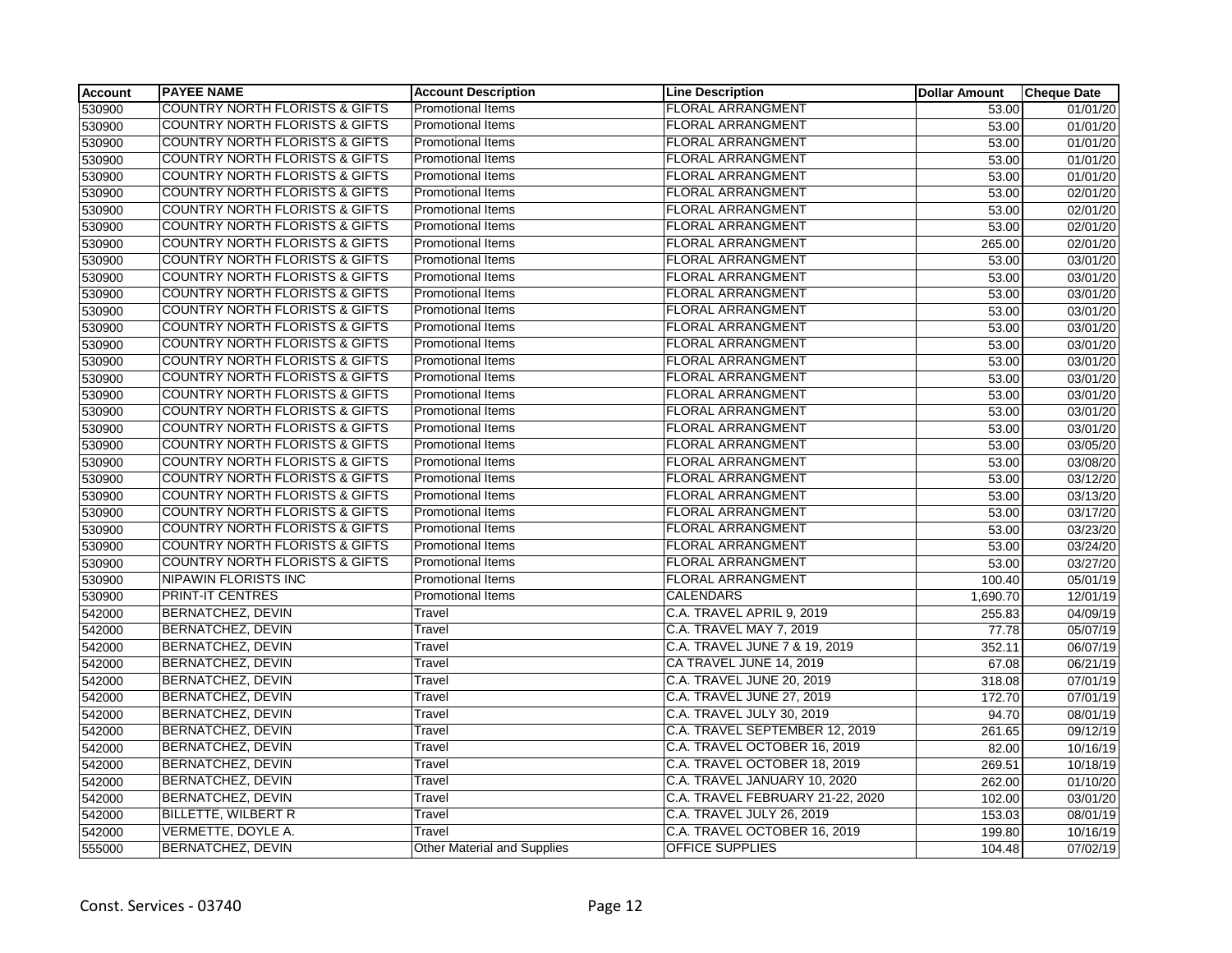| <b>Account</b> | <b>IPAYEE NAME</b>                      | <b>Account Description</b>         | <b>Line Description</b>       | <b>Dollar Amount</b> | <b>Cheque Date</b>    |
|----------------|-----------------------------------------|------------------------------------|-------------------------------|----------------------|-----------------------|
| 555000         | <b>BERNATCHEZ, DEVIN</b>                | Other Material and Supplies        | <b>OFFICE SUPPLIES</b>        | 207.90               | 10/18/19              |
| 555000         | <b>BERNATCHEZ, DEVIN</b>                | Other Material and Supplies        | <b>OFFICE SUPPLIES</b>        | 193.45               | 01/10/20              |
| 555000         | <b>COLONY COFFEE &amp; TEA</b>          | Other Material and Supplies        | <b>OFFICE SUPPLIES</b>        | 495.00               | 03/01/20              |
| 555000         | <b>COMPTECH INNOVATION</b>              | Other Material and Supplies        | <b>OFFICE SUPPLIES</b>        | 141.71               | 11/08/19              |
| 555000         | <b>COMPTECH INNOVATION</b>              | <b>Other Material and Supplies</b> | <b>OFFICE SUPPLIES</b>        | 71.21                | 01/01/20              |
| 555000         | <b>COMPTECH INNOVATION</b>              | Other Material and Supplies        | <b>OFFICE SUPPLIES</b>        | 71.53                | 01/01/20              |
| 555000         | <b>COMPTECH INNOVATION</b>              | <b>Other Material and Supplies</b> | <b>OFFICE SUPPLIES</b>        | 140.94               | 01/01/20              |
| 555000         | <b>COMPTECH INNOVATION</b>              | <b>Other Material and Supplies</b> | <b>OFFICE SUPPLIES</b>        | 129.15               | 03/01/20              |
| 555000         | <b>CROWN VACUUM SALES &amp; SERVICE</b> | <b>Other Material and Supplies</b> | <b>OFFICE SUPPLIES</b>        | 20.08                | 10/01/19              |
| 555000         | <b>KEETHANOW LUMBER &amp; FURNITURE</b> | Other Material and Supplies        | OFFICE SUPPLIES               | 82.85                | 12/01/19              |
| 555000         | <b>SVE PURIFIED WATER</b>               | Other Material and Supplies        | OFFICE SUPPLIES               | 10.00                | 05/01/19              |
| 555000         | <b>SVE PURIFIED WATER</b>               | <b>Other Material and Supplies</b> | <b>OFFICE SUPPLIES</b>        | 15.00                | 09/01/19              |
| 555000         | <b>SVE PURIFIED WATER</b>               | Other Material and Supplies        | <b>OFFICE SUPPLIES</b>        | 20.00                | 01/02/20              |
| 555000         | VERMETTE, DOYLE A.                      | <b>Other Material and Supplies</b> | <b>REIMB: OFFICE SUPPLIES</b> | 80.18                | 04/17/19              |
| 555000         | VERMETTE, DOYLE A.                      | Other Material and Supplies        | <b>REIMB: OFFICE SUPPLIES</b> | 54.90                | 08/01/19              |
| 555000         | VERMETTE, DOYLE A.                      | Other Material and Supplies        | <b>REIMB: OFFICE SUPPLIES</b> | 40.66                | 09/01/19              |
| 555000         | VERMETTE, DOYLE A.                      | <b>Other Material and Supplies</b> | <b>REIMB: OFFICE SUPPLIES</b> | 127.07               | 09/12/19              |
| 555000         | VERMETTE, DOYLE A.                      | <b>Other Material and Supplies</b> | <b>REIMB: OFFICE SUPPLIES</b> | 50.42                | 10/04/19              |
| 555000         | VERMETTE, DOYLE A.                      | Other Material and Supplies        | <b>REIMB: OFFICE SUPPLIES</b> | 53.99                | 10/19/19              |
| 555000         | VERMETTE, DOYLE A.                      | Other Material and Supplies        | <b>REIMB: OFFICE SUPPLIES</b> | 11.17                | 12/01/19              |
| 555000         | VERMETTE, DOYLE A.                      | <b>Other Material and Supplies</b> | <b>REIMB: OFFICE SUPPLIES</b> | 29.42                | $\overline{03}/01/20$ |
| 555000         | <b>WIRELESS AGE</b>                     | Other Material and Supplies        | OFFICE SUPPLIES               | 74.14                | 05/01/19              |
| 564600         | POWERLAND COMPUTERS LTD.                | Computer Software - Exp            | <b>ANTIVIRUS SOFTWARE</b>     | 3.07                 | 05/06/19              |
| 564600         | POWERLAND COMPUTERS LTD.                | Computer Software - Exp            | <b>ANTIVIRUS SOFTWARE</b>     | 3.39                 | 09/01/19              |
| 564600         | POWERLAND COMPUTERS LTD.                | Computer Software - Exp            | <b>ANTIVIRUS SOFTWARE</b>     | 3.39                 | 09/03/19              |
| 564600         | POWERLAND COMPUTERS LTD.                | Computer Software - Exp            | <b>ANTIVIRUS SOFTWARE</b>     | 3.39                 | 10/04/19              |
| 564600         | POWERLAND COMPUTERS LTD.                | Computer Software - Exp            | <b>ANTIVIRUS SOFTWARE</b>     | 3.39                 | 11/05/19              |
| 564600         | POWERLAND COMPUTERS LTD.                | Computer Software - Exp            | <b>ANTIVIRUS SOFTWARE</b>     | 3.39                 | 01/02/20              |
| 564600         | POWERLAND COMPUTERS LTD.                | <b>Computer Software - Exp</b>     | <b>ANTIVIRUS SOFTWARE</b>     | 3.39                 | 03/01/20              |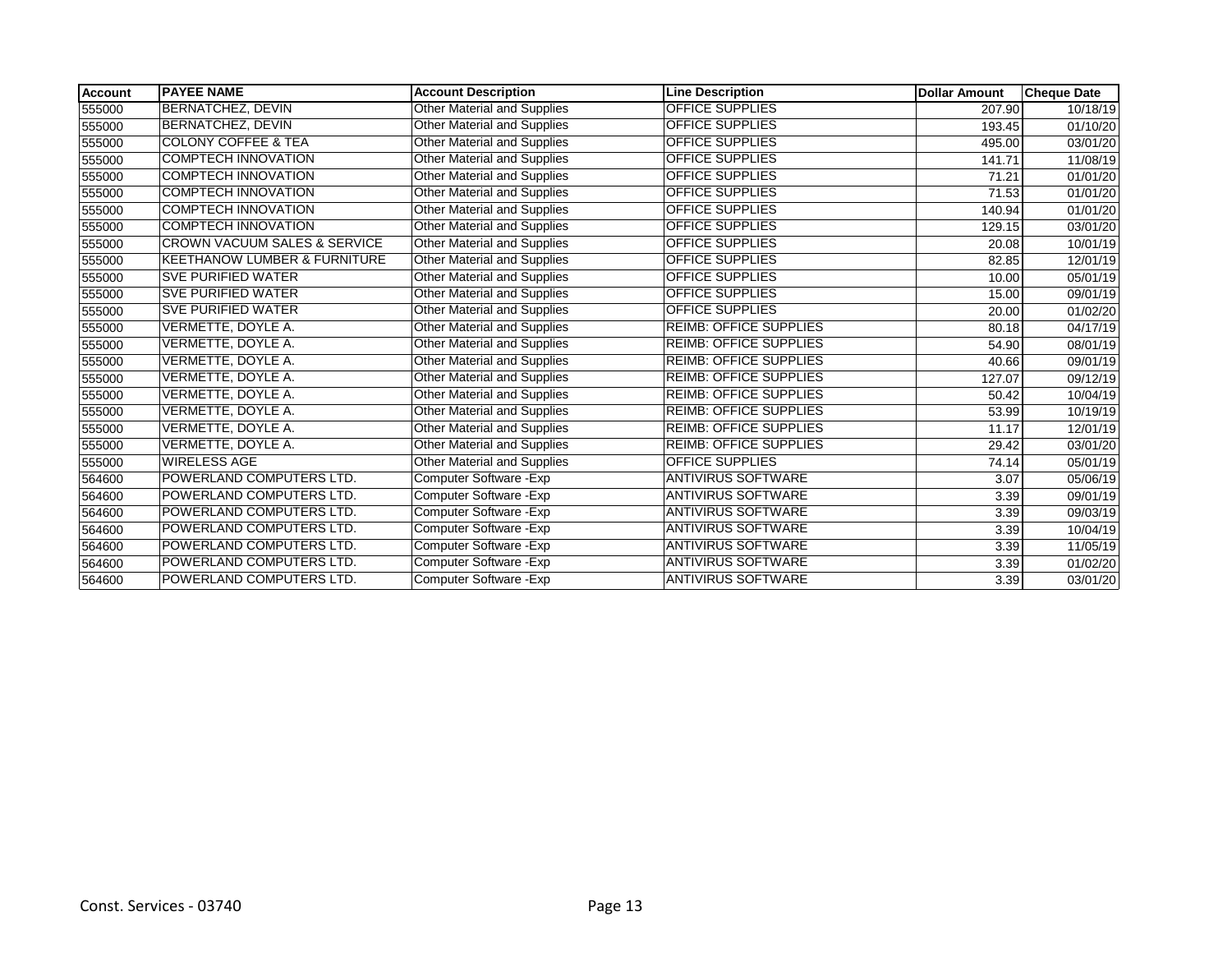# **LEGISLATIVE ASSEMBLY OF SASKATCHEWAN MEMBERS' ACCOUNTABILITY AND DISCLOSURE REPORT For the fiscal year ending March 31, 2020**

#### **DIRECTIVE #6 - CONSTITUENCY ASSISTANT EXPENSES**

**2019-2020 TOTAL: \$62,736.54**

| <b>Account</b> | <b>Payee Name</b>          | <b>Account Description</b>       | <b>Dollar Amount</b> | <b>Cheque Date</b> |
|----------------|----------------------------|----------------------------------|----------------------|--------------------|
|                |                            |                                  |                      |                    |
| 513000         | BERNATCHEZ, DEVIN D. J.    | Out-of-Scope Permanent           | 0.00                 | 04/03/19           |
| 513000         | BERNATCHEZ, DEVIN D. J.    | Out-of-Scope Permanent           | 2,213.42             | 04/16/19           |
| 513000         | BERNATCHEZ, DEVIN D. J.    | Out-of-Scope Permanent           | 2,213.42             | 05/01/19           |
| 513000         | BERNATCHEZ, DEVIN D. J.    | Out-of-Scope Permanent           | 2,213.42             | 05/15/19           |
| 513000         | BERNATCHEZ, DEVIN D. J.    | Out-of-Scope Permanent           | 2,213.42             | 05/29/19           |
| 513000         | BERNATCHEZ, DEVIN D. J.    | Out-of-Scope Permanent           | 2,213.42             | 06/12/19           |
| 513000         | BERNATCHEZ, DEVIN D. J.    | Out-of-Scope Permanent           | 2,213.42             | 06/26/19           |
| 513000         | BERNATCHEZ, DEVIN D. J.    | Out-of-Scope Permanent           | 2,213.42             | 07/10/19           |
| 513000         | BERNATCHEZ, DEVIN D. J.    | Out-of-Scope Permanent           | 2,213.42             | 07/24/19           |
| 513000         | BERNATCHEZ, DEVIN D. J.    | Out-of-Scope Permanent           | 2,213.42             | 08/07/19           |
| 513000         | BERNATCHEZ, DEVIN D. J.    | Out-of-Scope Permanent           | 2,213.42             | 08/21/19           |
| 513000         | BERNATCHEZ, DEVIN D. J.    | Out-of-Scope Permanent           | 2,213.42             | 09/04/19           |
| 513000         | BERNATCHEZ, DEVIN D. J.    | Out-of-Scope Permanent           | 2,213.42             | 09/18/19           |
| 513000         | BERNATCHEZ, DEVIN D. J.    | Out-of-Scope Permanent           | 2,213.42             | 10/02/19           |
| 513000         | BERNATCHEZ, DEVIN D. J.    | Out-of-Scope Permanent           | 2,213.42             | 10/16/19           |
| 513000         | BERNATCHEZ, DEVIN D. J.    | Out-of-Scope Permanent           | 2,213.42             | 11/01/19           |
| 513000         | BERNATCHEZ, DEVIN D. J.    | Out-of-Scope Permanent           | 1,328.05             | 11/13/19           |
| 513000         | BERNATCHEZ, DEVIN D. J.    | Out-of-Scope Permanent           | 2,213.42             | 11/27/19           |
| 513000         | BERNATCHEZ, DEVIN D. J.    | Out-of-Scope Permanent           | 2,213.42             | 12/11/19           |
| 513000         | BERNATCHEZ, DEVIN D. J.    | Out-of-Scope Permanent           | 5,713.42             | 12/24/19           |
| 513000         | BERNATCHEZ, DEVIN D. J.    | Out-of-Scope Permanent           | 2,213.43             | 01/08/20           |
| 513000         | BERNATCHEZ, DEVIN D. J.    | <b>Out-of-Scope Permanent</b>    | 2,213.42             | 01/23/20           |
| 513000         | BERNATCHEZ, DEVIN D. J.    | Out-of-Scope Permanent           | 2,213.42             | 02/05/20           |
| 513000         | BERNATCHEZ, DEVIN D. J.    | Out-of-Scope Permanent           | 2,489.55             | 02/19/20           |
| 513000         | BERNATCHEZ, DEVIN D. J.    | Out-of-Scope Permanent           | 2,235.53             | 03/04/20           |
| 513000         | BERNATCHEZ, DEVIN D. J.    | Out-of-Scope Permanent           | 1,589.71             | 03/18/20           |
| 513000         | BERNATCHEZ, DEVIN D. J.    | Out-of-Scope Permanent           | 2,235.53             | 04/01/20           |
| 513000         | BERNATCHEZ, DEVIN D. J.    | Out-of-Scope Permanent           | 447.11               | 04/09/20           |
| 514000         | <b>BILLETTE, WILBERT R</b> | Casual/Term                      | 841.24               | 06/26/19           |
| 514000         | BILLETTE, WILBERT R        | Casual/Term                      | 168.24               | 08/07/19           |
| 514000         | <b>BILLETTE, WILBERT R</b> | Casual/Term                      | 336.50               | 11/27/19           |
| 514000         | <b>BILLETTE, WILBERT R</b> | Casual/Term                      | 13.45                | 02/19/20           |
| 514000         | MORIN, PEARL D             | Casual/Term                      | 957.96               | 04/09/20           |
|                |                            | Change in Y/E Accrued Empl Leave |                      |                    |
| 519900         | None (Default)             | Entitlements                     | $-6.15$              | 04/24/19           |
|                |                            | Change in Y/E Accrued Empl Leave |                      |                    |
| 519900         | None (Default)             | Entitlements                     | 117.99               | 04/14/20           |